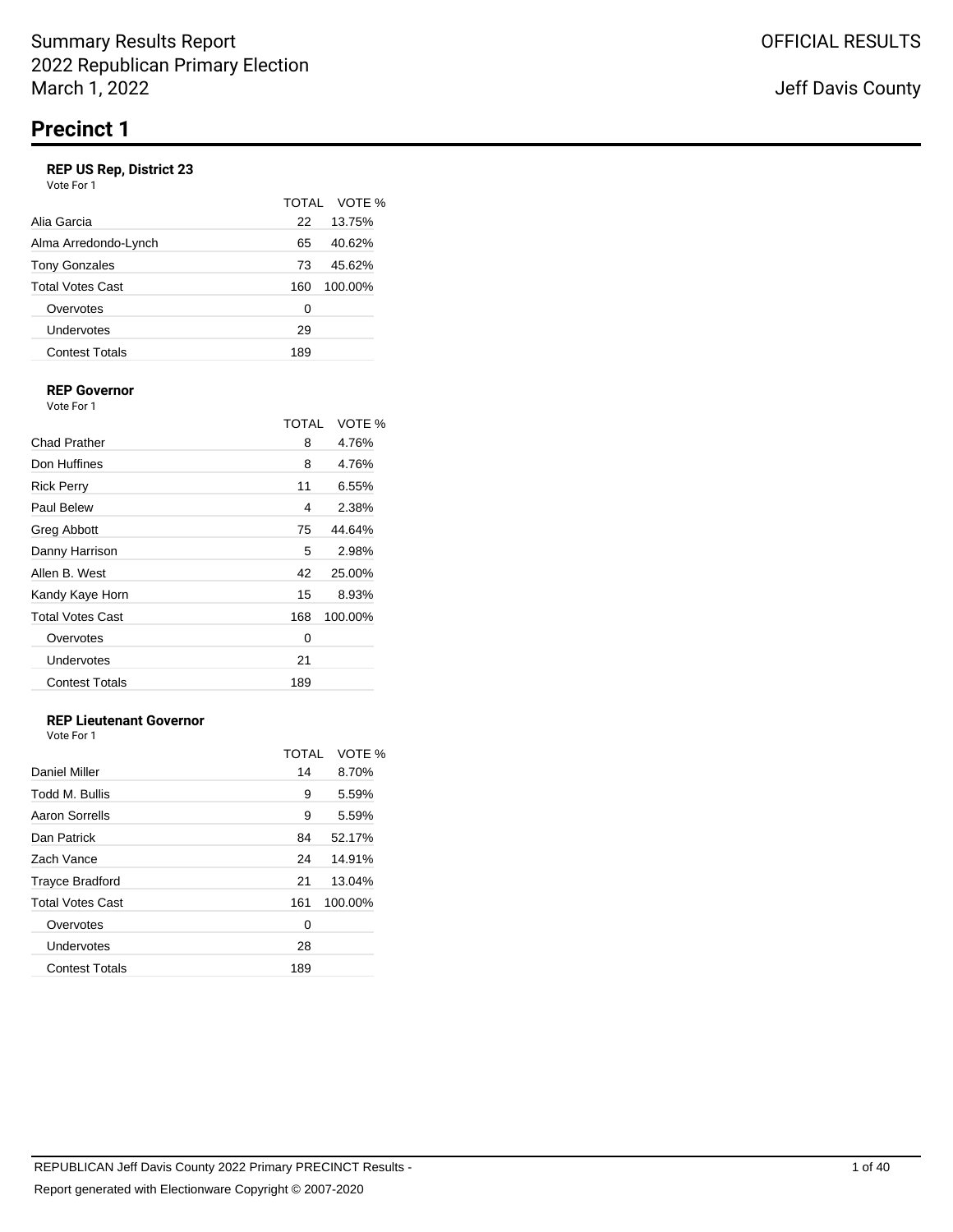#### **REP Attorney General** Vote For 1

|                         | TOTAI | VOTE %  |
|-------------------------|-------|---------|
| Louie Gohmert           | 36    | 22.09%  |
| George P. Bush          | 42    | 25.77%  |
| Eva Guzman              | 42    | 25.77%  |
| Ken Paxton              | 43    | 26.38%  |
| <b>Total Votes Cast</b> | 163   | 100.00% |
| Overvotes               | 0     |         |
| Undervotes              | 26    |         |
| <b>Contest Totals</b>   | 189   |         |

#### **REP Comptroller of Public Accounts** Vote For 1

|                         |     | TOTAL VOTE % |
|-------------------------|-----|--------------|
| Glenn Hegar             | 98  | 78.40%       |
| Mark V. Goloby          | 27  | 21.60%       |
| <b>Total Votes Cast</b> | 125 | 100.00%      |
| Overvotes               | 0   |              |
| Undervotes              | 64  |              |
| <b>Contest Totals</b>   | 189 |              |

### **REP Comm General Land Office**

Vote For 1

|                         | TOTAI | VOTE %  |
|-------------------------|-------|---------|
| Ben Armenta             | 3     | 2.54%   |
| <b>Tim Westley</b>      | 11    | 9.32%   |
| Dawn Buckingham         | 50    | 42.37%  |
| Jon Spiers              | 11    | 9.32%   |
| Victor Avila            | 11    | 9.32%   |
| <b>Weston Martinez</b>  | 6     | 5.08%   |
| Rufus Lopez             | 6     | 5.08%   |
| Don W. Minton           | 20    | 16.95%  |
| <b>Total Votes Cast</b> | 118   | 100.00% |
| Overvotes               | 0     |         |
| Undervotes              | 71    |         |
| <b>Contest Totals</b>   | 189   |         |
|                         |       |         |

## **REP Commissioner of Agriculture**

|                         |     | TOTAL VOTE % |
|-------------------------|-----|--------------|
| James White             | 47  | 32.64%       |
| Sid Miller              | 69  | 47.92%       |
| Carey A. Counsil        | 28  | 19.44%       |
| <b>Total Votes Cast</b> | 144 | 100.00%      |
| Overvotes               | 0   |              |
| Undervotes              | 45  |              |
| <b>Contest Totals</b>   | 189 |              |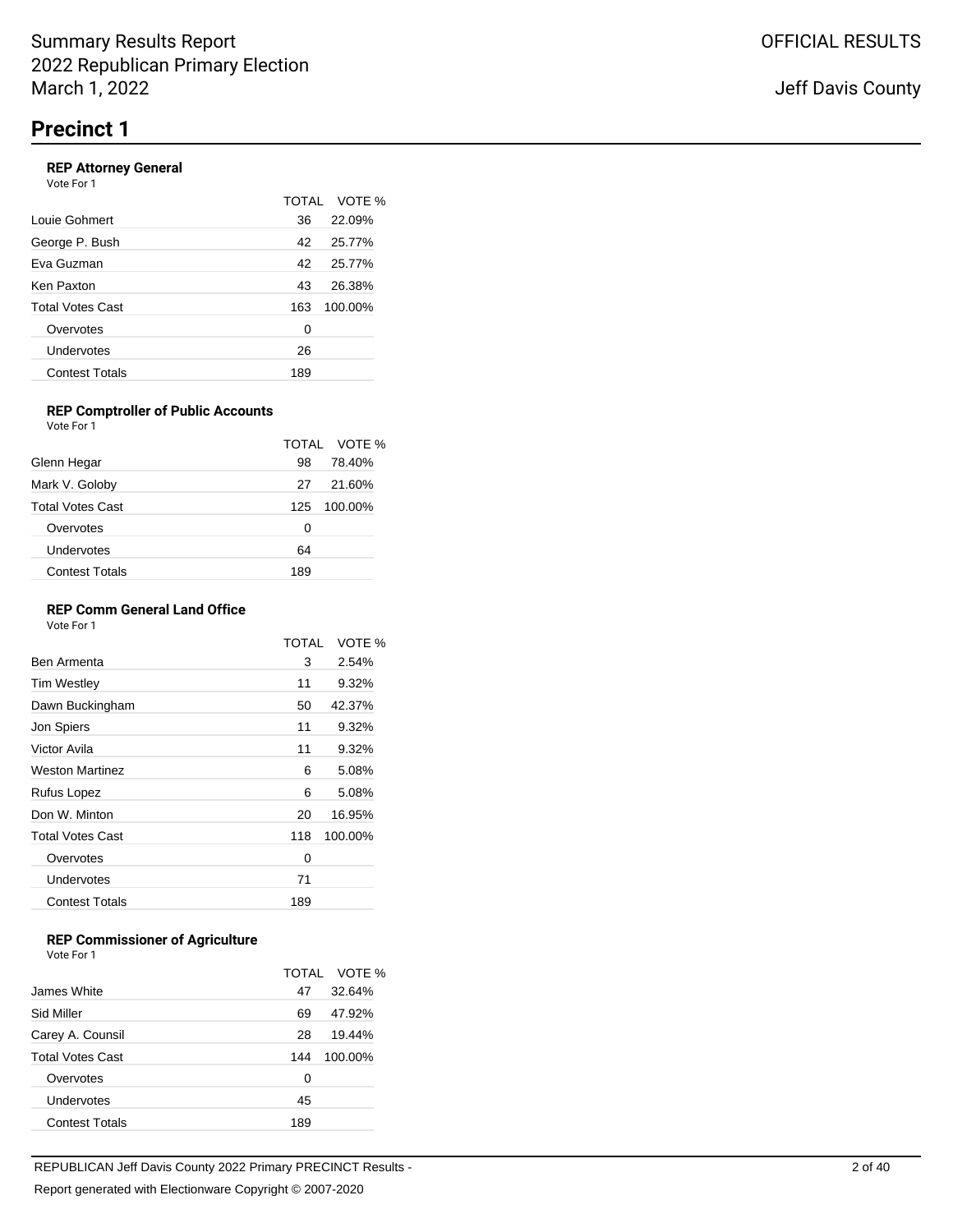#### **REP Railroad Commissioner** Vote For 1

|                        | <b>TOTAL</b> | VOTE %  |
|------------------------|--------------|---------|
| Sarah Stogner          | 46           | 36.22%  |
| Tom Slocum Jr          | 15           | 11.81%  |
| Wayne Christian        | 37           | 29.13%  |
| Dawayne Tipton         | 10           | 7.87%   |
| Marvin "Sarge" Summers | 19           | 14.96%  |
| Total Votes Cast       | 127          | 100.00% |
| Overvotes              | 0            |         |
| Undervotes             | 62           |         |
| <b>Contest Totals</b>  | 189          |         |
|                        |              |         |

#### **REP Justice, Supreme Court, Pl 3** Vote For 1

|                         |     | TOTAL VOTE % |
|-------------------------|-----|--------------|
| Debra Lehrmann          | 89  | 100.00%      |
| <b>Total Votes Cast</b> | 89  | 100.00%      |
| Overvotes               | 0   |              |
| Undervotes              | 100 |              |
| <b>Contest Totals</b>   | 189 |              |

# **REP Justice, Supreme Court, Pl 5**

Vote For 1

|                         |     | TOTAL VOTE % |
|-------------------------|-----|--------------|
| Rebeca Huddle           | 93  | 100.00%      |
| <b>Total Votes Cast</b> | 93  | 100.00%      |
| Overvotes               | O   |              |
| Undervotes              | 96  |              |
| <b>Contest Totals</b>   | 189 |              |

## **REP Justice, Supreme Court, Pl 9**

Vote For 1

|                         |     | TOTAL VOTE % |
|-------------------------|-----|--------------|
| Evan Young              | 72. | 66.06%       |
| David J. Schenck        | 37  | 33.94%       |
| <b>Total Votes Cast</b> | 109 | 100.00%      |
| Overvotes               | Ω   |              |
| Undervotes              | 80  |              |
| <b>Contest Totals</b>   | 189 |              |

### **REP Judge, Ct of Crim App, Pl 2**

| Vote For 1 |  |  |
|------------|--|--|
|------------|--|--|

|                         |     | TOTAL VOTE % |
|-------------------------|-----|--------------|
| Mary Lou Keel           | 89  | 100.00%      |
| <b>Total Votes Cast</b> | 89  | 100.00%      |
| Overvotes               | 0   |              |
| Undervotes              | 100 |              |
| <b>Contest Totals</b>   | 189 |              |
|                         |     |              |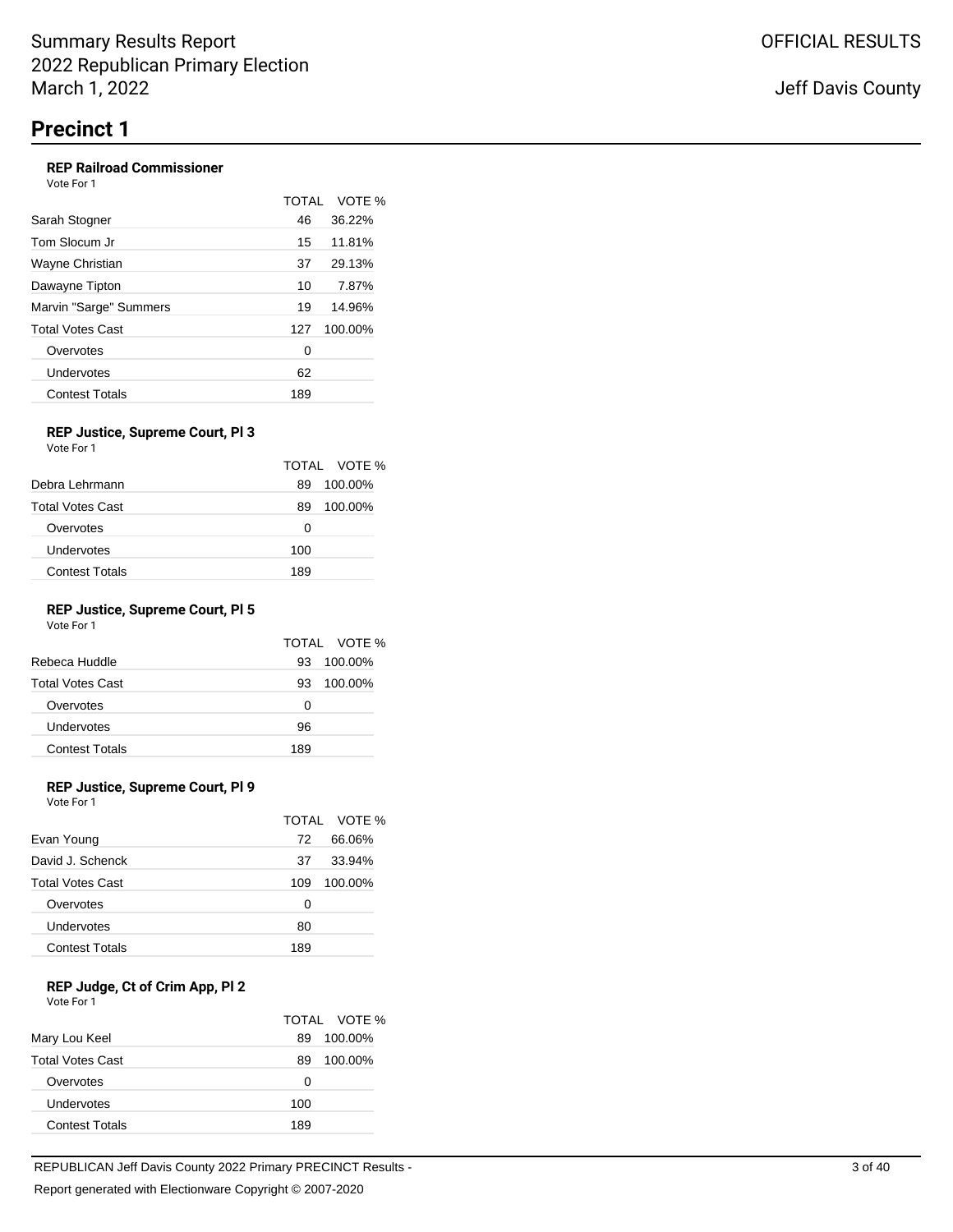### **REP Judge, Ct of Crim App, Pl 5**

Vote For 1

|                         |     | TOTAL VOTE % |
|-------------------------|-----|--------------|
| Scott Walker            | 65  | 58.04%       |
| Clint Morgan            | 47  | 41.96%       |
| <b>Total Votes Cast</b> | 112 | 100.00%      |
| Overvotes               | 0   |              |
| Undervotes              | 77  |              |
| <b>Contest Totals</b>   | 189 |              |

#### **REP Judge, Ct of Crim App, Pl 6** Vote For 1

|                         |     | TOTAL VOTE % |
|-------------------------|-----|--------------|
| Jesse F. McClure, III   | 90  | 100.00%      |
| <b>Total Votes Cast</b> | 90  | 100.00%      |
| Overvotes               | Ω   |              |
| Undervotes              | 99  |              |
| <b>Contest Totals</b>   | 189 |              |

#### **REP Member, State BoE, Dist 1** Vote For 1

|                          |     | TOTAL VOTE % |
|--------------------------|-----|--------------|
| Michael "Travis" Stevens | 65  | 60.19%       |
| Lani Popp                | 43  | 39.81%       |
| <b>Total Votes Cast</b>  | 108 | 100.00%      |
| Overvotes                | 0   |              |
| Undervotes               | 81  |              |
| <b>Contest Totals</b>    | 189 |              |

# **REP State Senator, Dist 29**

Vote For 1

|                         |     | TOTAL VOTE % |
|-------------------------|-----|--------------|
| Derek L. Zubeldia       | 87  | 100.00%      |
| <b>Total Votes Cast</b> | 87  | 100.00%      |
| Overvotes               | Ω   |              |
| Undervotes              | 102 |              |
| Contest Totals          | 189 |              |
|                         |     |              |

## **REP State Representative, Dist 74**

| Vote For 1 |  |
|------------|--|
|------------|--|

|                         |     | TOTAL VOTE % |
|-------------------------|-----|--------------|
| Katherine Parker        | 103 | 100.00%      |
| <b>Total Votes Cast</b> | 103 | 100.00%      |
| Overvotes               | O   |              |
| Undervotes              | 86  |              |
| <b>Contest Totals</b>   | 189 |              |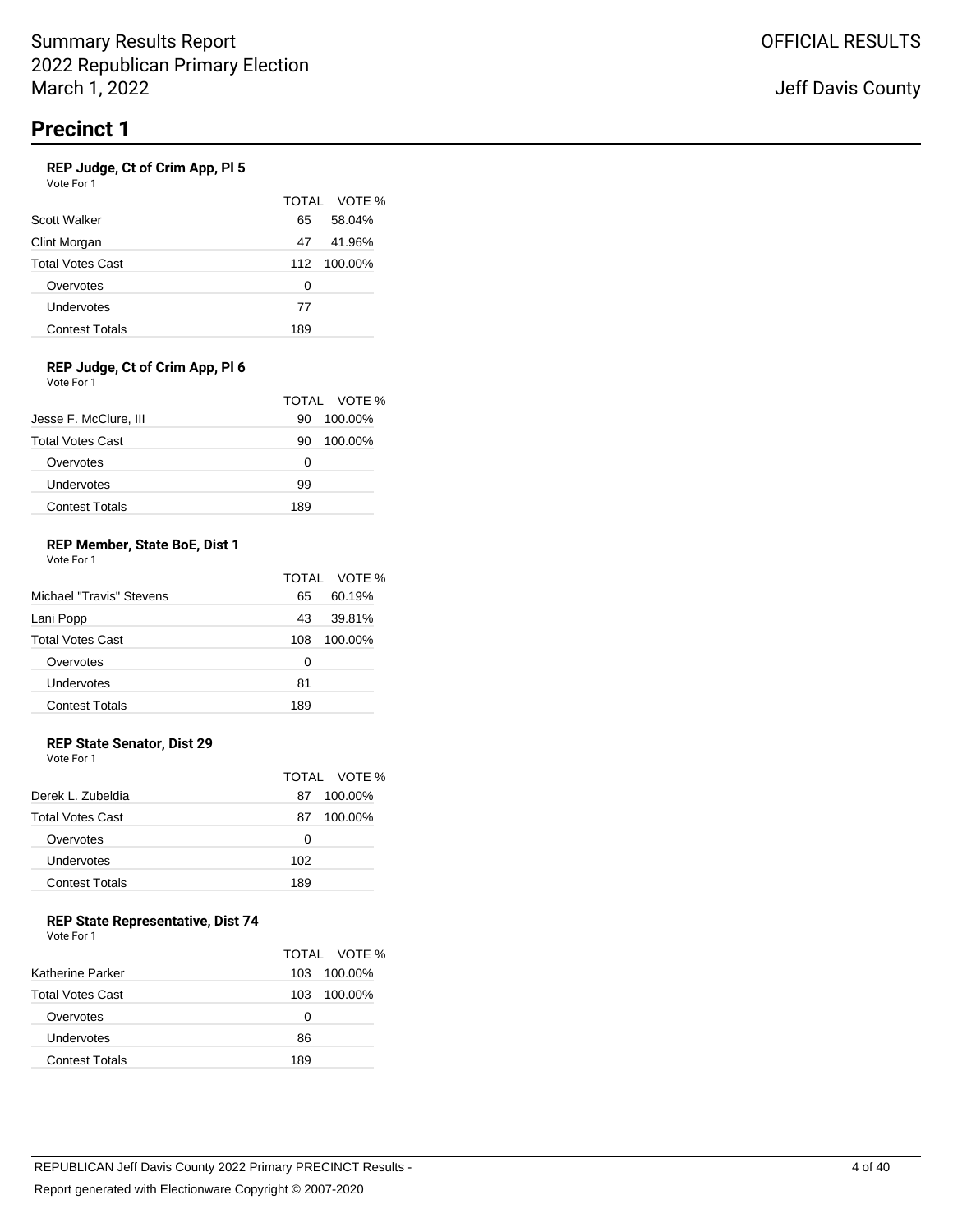### **REP Justice, 8th Ct of App Dist, Pl 2**

| Vote For 1              |               |
|-------------------------|---------------|
|                         | TOTAL VOTE    |
| Jeff Alley              | 100.00%<br>92 |
| <b>Total Votes Cast</b> | 100.00%<br>92 |
| Overvotes               | 0             |
| Undervotes              | 97            |
| <b>Contest Totals</b>   | 189           |

 $\%$ 

### **REP County Judge**

Vote For 1

|                         |     | TOTAL VOTE % |
|-------------------------|-----|--------------|
| Graydon Hicks, III      | 58  | 30.85%       |
| Curtis Evans            | 130 | 69.15%       |
| <b>Total Votes Cast</b> | 188 | 100.00%      |
| Overvotes               | Ω   |              |
| Undervotes              | 1   |              |
| <b>Contest Totals</b>   | 189 |              |

#### **REP District and County Clerk** Vote For 1

| VULCIUI I               |                |
|-------------------------|----------------|
|                         | TOTAL VOTE %   |
| Jennifer Wright         | 100.00%<br>150 |
| <b>Total Votes Cast</b> | 100.00%<br>150 |
| Overvotes               | 0              |
| Undervotes              | 39             |
| <b>Contest Totals</b>   | 189            |

### **REP County Treasurer**

Vote For 1

|                         |      | TOTAL VOTE % |
|-------------------------|------|--------------|
| Dawn Kitts              |      | 126 100.00%  |
| <b>Total Votes Cast</b> | 126. | 100.00%      |
| Overvotes               | O    |              |
| Undervotes              | 63   |              |
| <b>Contest Totals</b>   | 189  |              |

# **REP Justice of the Peace**

|                         |     | TOTAL VOTE % |
|-------------------------|-----|--------------|
| Mary Ann Luedecke       | 148 | 100.00%      |
| <b>Total Votes Cast</b> | 148 | 100.00%      |
| Overvotes               | O   |              |
| Undervotes              | 41  |              |
| <b>Contest Totals</b>   | 189 |              |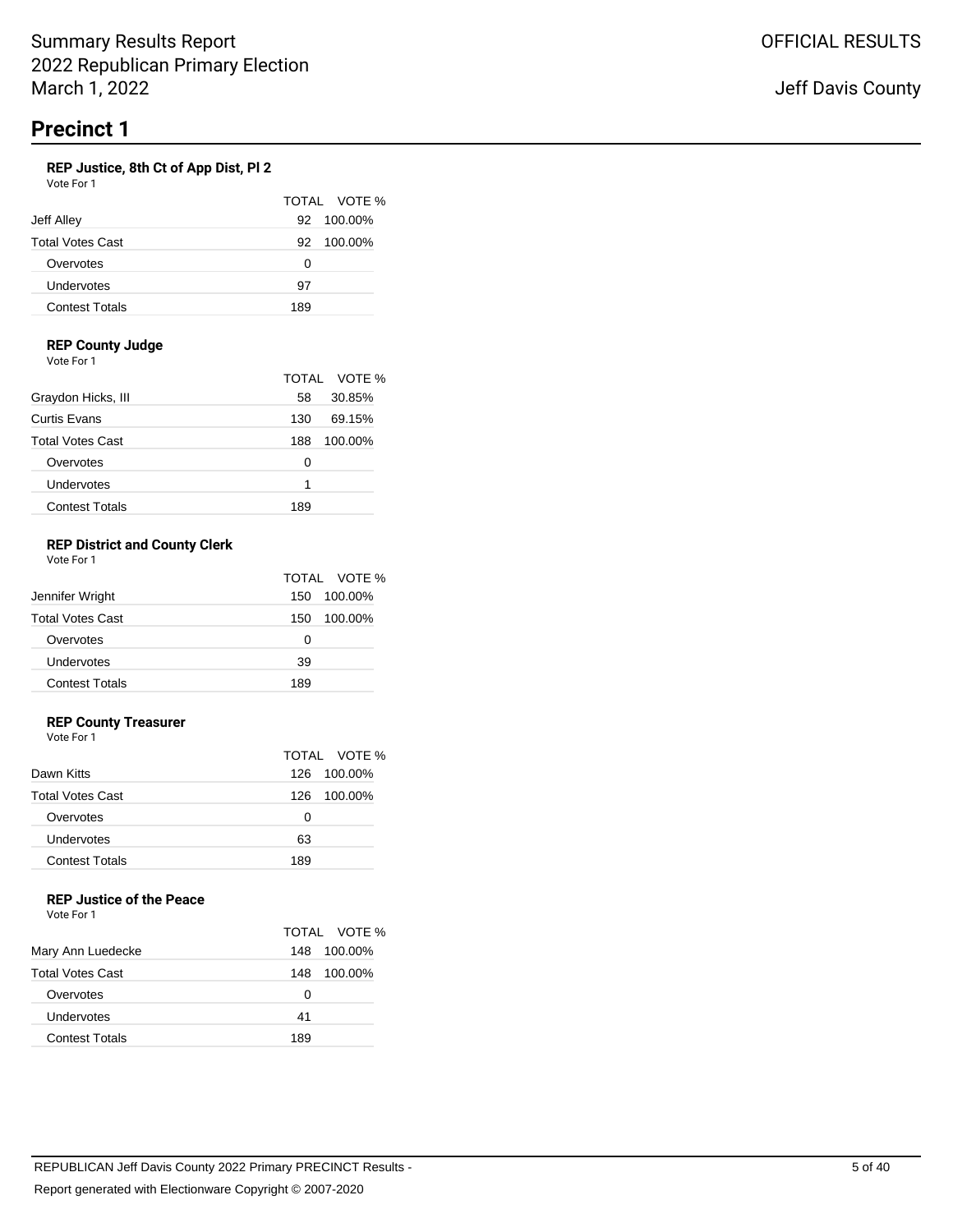#### **REP County Chair** Vote For 1

|                       |     | TOTAL VOTE % |
|-----------------------|-----|--------------|
| Robert W. Gray        | 134 | 100.00%      |
| Total Votes Cast      | 134 | 100.00%      |
| Overvotes             | 0   |              |
| Undervotes            | 55  |              |
| <b>Contest Totals</b> | 189 |              |
|                       |     |              |

### **REP Proposition 1**

Vote For 1

|                         |     | TOTAL VOTE % |
|-------------------------|-----|--------------|
| <b>YES</b>              | 126 | 68.85%       |
| <b>NO</b>               | 57  | 31.15%       |
| <b>Total Votes Cast</b> | 183 | 100.00%      |
| Overvotes               | Ω   |              |
| Undervotes              | 6   |              |
| <b>Contest Totals</b>   | 189 |              |

### **REP Proposition 2**

Vote For 1

|                         |     | TOTAL VOTE % |
|-------------------------|-----|--------------|
| <b>YES</b>              | 90  | 51.72%       |
| NO                      | 84  | 48.28%       |
| <b>Total Votes Cast</b> | 174 | 100.00%      |
| Overvotes               | 0   |              |
| Undervotes              | 15  |              |
| <b>Contest Totals</b>   | 189 |              |

# **REP Proposition 3**

Vote For 1

|                         |     | TOTAL VOTE % |
|-------------------------|-----|--------------|
| <b>YES</b>              | 123 | 67.21%       |
| NO.                     | 60  | 32.79%       |
| <b>Total Votes Cast</b> | 183 | 100.00%      |
| Overvotes               | Ω   |              |
| Undervotes              | 6   |              |
| <b>Contest Totals</b>   | 189 |              |

## **REP Proposition 4**

Vote For 1

|                         |     | TOTAL VOTE % |
|-------------------------|-----|--------------|
| <b>YES</b>              | 122 | 67.78%       |
| NO.                     | 58  | 32.22%       |
| <b>Total Votes Cast</b> | 180 | 100.00%      |
| Overvotes               | Ω   |              |
| Undervotes              | 9   |              |
| <b>Contest Totals</b>   | 189 |              |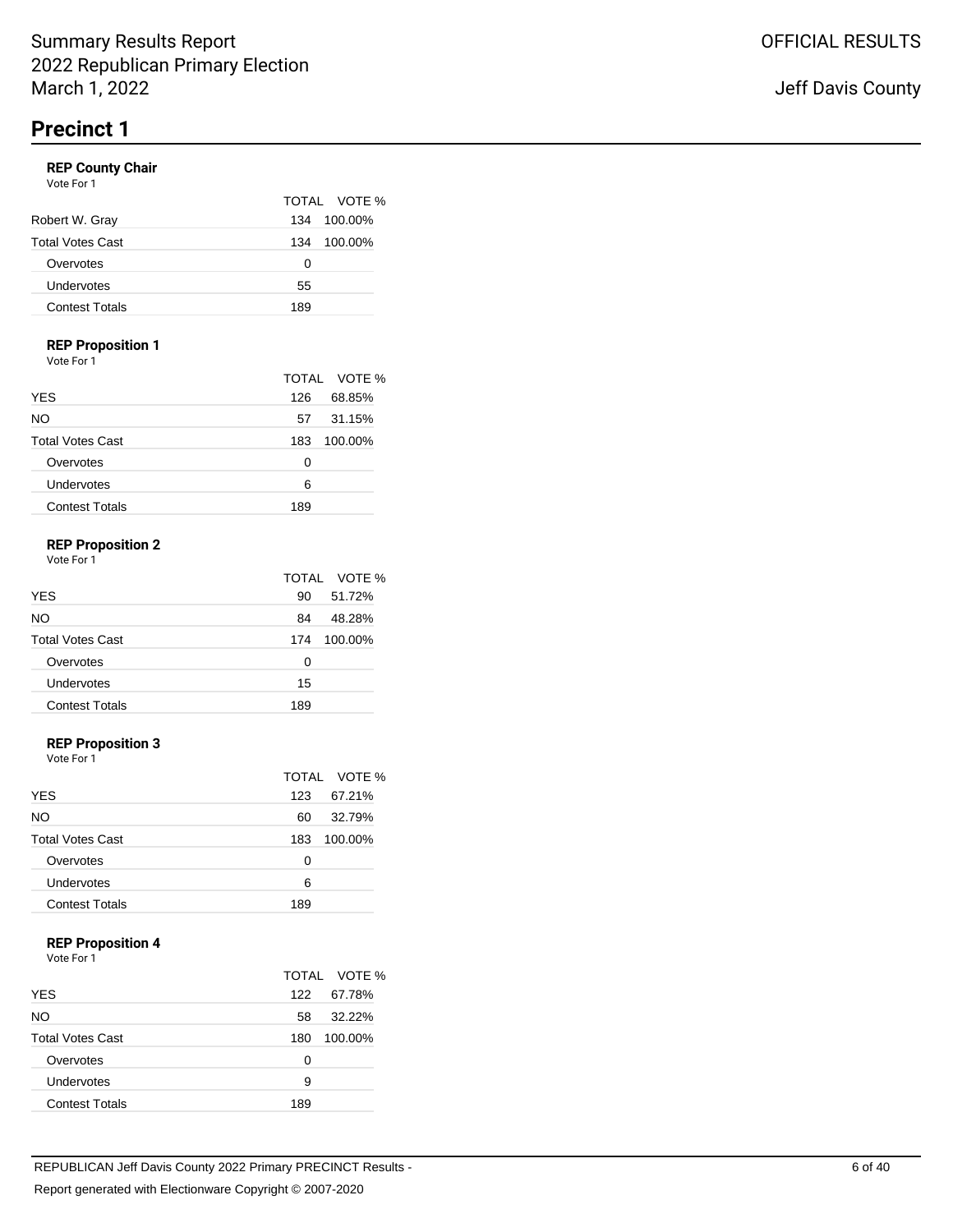# **REP Proposition 5**

|                         |     | TOTAL VOTE % |
|-------------------------|-----|--------------|
| <b>YES</b>              | 87  | 50.58%       |
| NO.                     | 85  | 49.42%       |
| <b>Total Votes Cast</b> | 172 | 100.00%      |
| Overvotes               | Ω   |              |
| Undervotes              | 17  |              |
| <b>Contest Totals</b>   | 189 |              |

## **REP Proposition 6**

Vote For 1

|                         |     | TOTAL VOTE % |
|-------------------------|-----|--------------|
| <b>YES</b>              | 85  | 49.42%       |
| NO                      | 87  | 50.58%       |
| <b>Total Votes Cast</b> |     | 172 100.00%  |
| Overvotes               | 0   |              |
| Undervotes              | 17  |              |
| <b>Contest Totals</b>   | 189 |              |

# **REP Proposition 7**

| Vote For 1 |  |
|------------|--|
|------------|--|

|                         |     | TOTAL VOTE % |
|-------------------------|-----|--------------|
| <b>YES</b>              | 130 | 72.22%       |
| NO.                     | 50  | 27.78%       |
| <b>Total Votes Cast</b> | 180 | 100.00%      |
| Overvotes               | 0   |              |
| Undervotes              | 9   |              |
| <b>Contest Totals</b>   | 189 |              |

#### **REP Proposition 8**

Vote For 1

|                         |     | TOTAL VOTE % |
|-------------------------|-----|--------------|
| <b>YES</b>              | 126 | 70.79%       |
| <b>NO</b>               | 52  | 29.21%       |
| <b>Total Votes Cast</b> | 178 | 100.00%      |
| Overvotes               | 0   |              |
| Undervotes              | 11  |              |
| <b>Contest Totals</b>   | 189 |              |

#### **REP Proposition 9**

|                         |     | TOTAL VOTE % |
|-------------------------|-----|--------------|
| <b>YES</b>              | 116 | 64.80%       |
| NO                      | 63  | 35.20%       |
| <b>Total Votes Cast</b> | 179 | 100.00%      |
| Overvotes               | 0   |              |
| Undervotes              | 10  |              |
| <b>Contest Totals</b>   | 189 |              |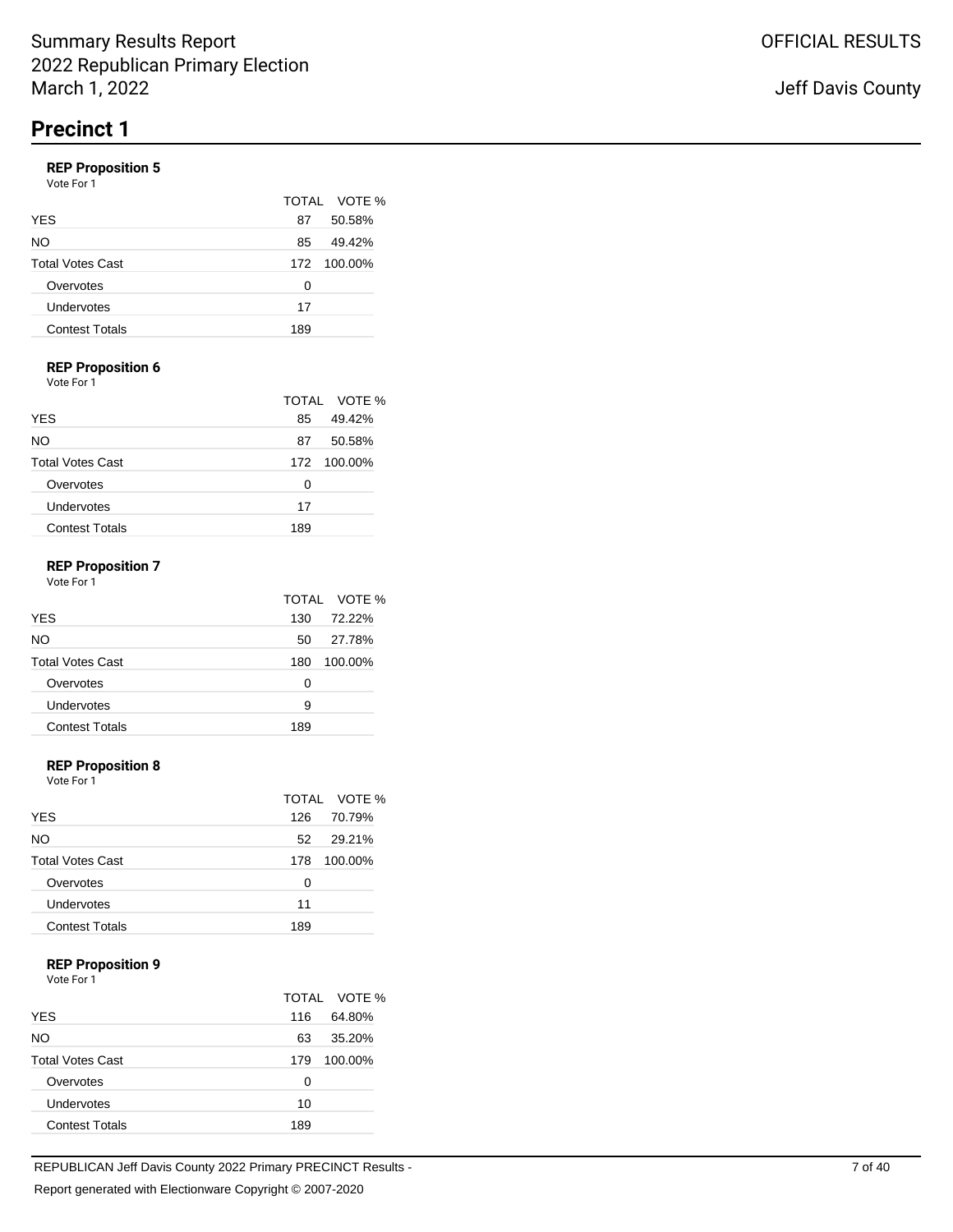# **REP Proposition 10**

|     | TOTAL VOTE % |
|-----|--------------|
| 122 | 68.93%       |
| 55  | 31.07%       |
| 177 | 100.00%      |
| ∩   |              |
| 12  |              |
| 189 |              |
|     |              |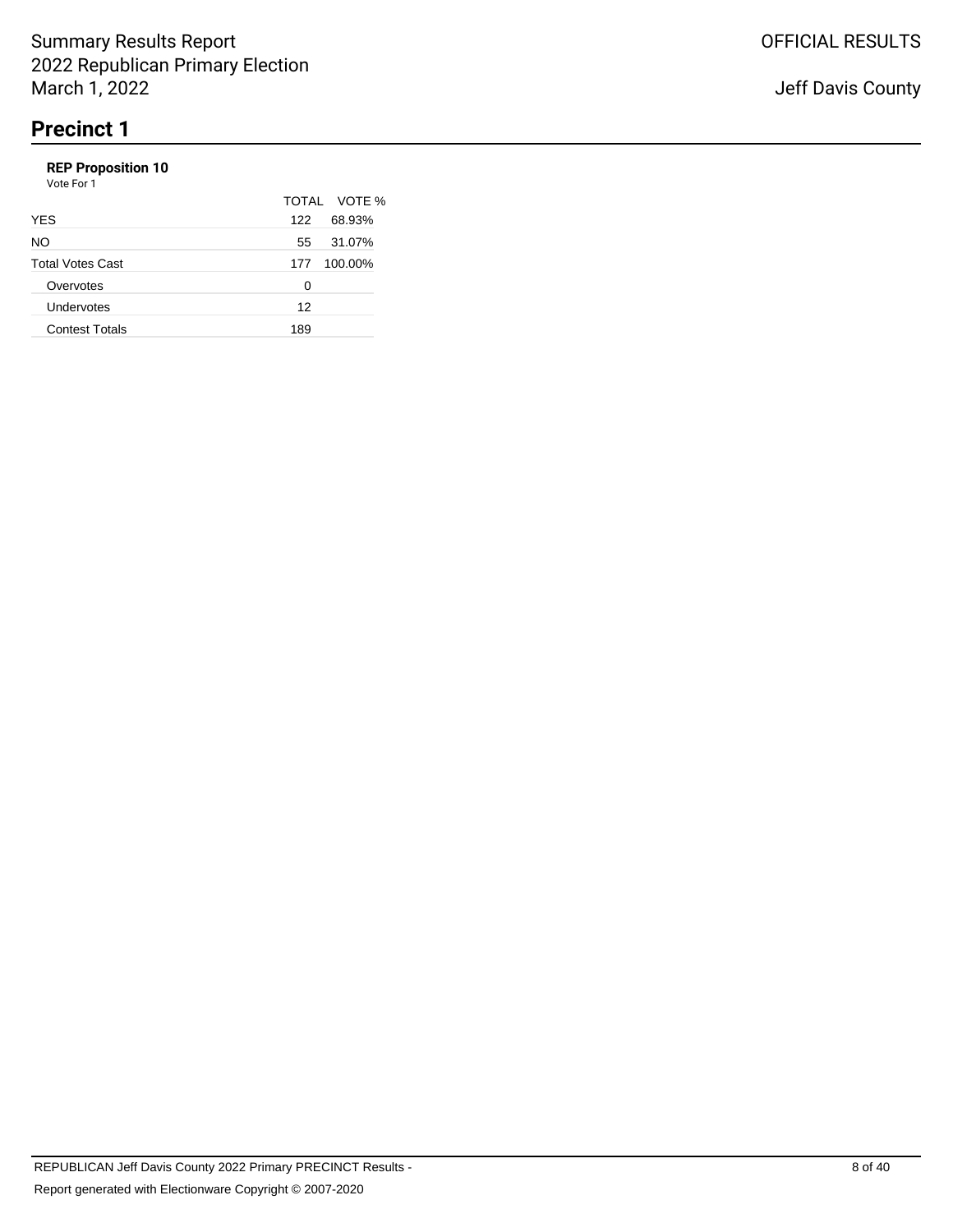# **REP US Rep, District 23**

| <b>REP US Rep. District 23</b><br>Vote For 1 |              |         |
|----------------------------------------------|--------------|---------|
|                                              | <b>TOTAL</b> | VOTE %  |
| Alia Garcia                                  | 9            | 8.11%   |
| Alma Arredondo-Lynch                         | 30           | 27.03%  |
| <b>Tony Gonzales</b>                         | 72           | 64.86%  |
| <b>Total Votes Cast</b>                      | 111          | 100.00% |
| Overvotes                                    | 0            |         |
| Undervotes                                   | 20           |         |
| <b>Contest Totals</b>                        | 131          |         |
|                                              |              |         |

#### **REP Governor** Vote For 1

|                         | TOTAI | VOTE %   |
|-------------------------|-------|----------|
| Chad Prather            | 8     | 6.78%    |
| Don Huffines            | 5     | 4.24%    |
| <b>Rick Perry</b>       | 6     | 5.08%    |
| Paul Belew              | 0     | $0.00\%$ |
| Greg Abbott             | 75    | 63.56%   |
| Danny Harrison          | 5     | 4.24%    |
| Allen B. West           | 17    | 14.41%   |
| Kandy Kaye Horn         | 2     | 1.69%    |
| <b>Total Votes Cast</b> | 118   | 100.00%  |
| Overvotes               | 0     |          |
| Undervotes              | 13    |          |
| <b>Contest Totals</b>   | 131   |          |

# **REP Lieutenant Governor**

| Vote For 1 |  |
|------------|--|
|            |  |

|                         | TOTAL | VOTE %  |
|-------------------------|-------|---------|
| Daniel Miller           | 13    | 12.15%  |
| Todd M. Bullis          | 7     | 6.54%   |
| Aaron Sorrells          | 2     | 1.87%   |
| Dan Patrick             | 72    | 67.29%  |
| Zach Vance              | 6     | 5.61%   |
| <b>Trayce Bradford</b>  | 7     | 6.54%   |
| <b>Total Votes Cast</b> | 107   | 100.00% |
| Overvotes               | 0     |         |
| Undervotes              | 24    |         |
| <b>Contest Totals</b>   | 131   |         |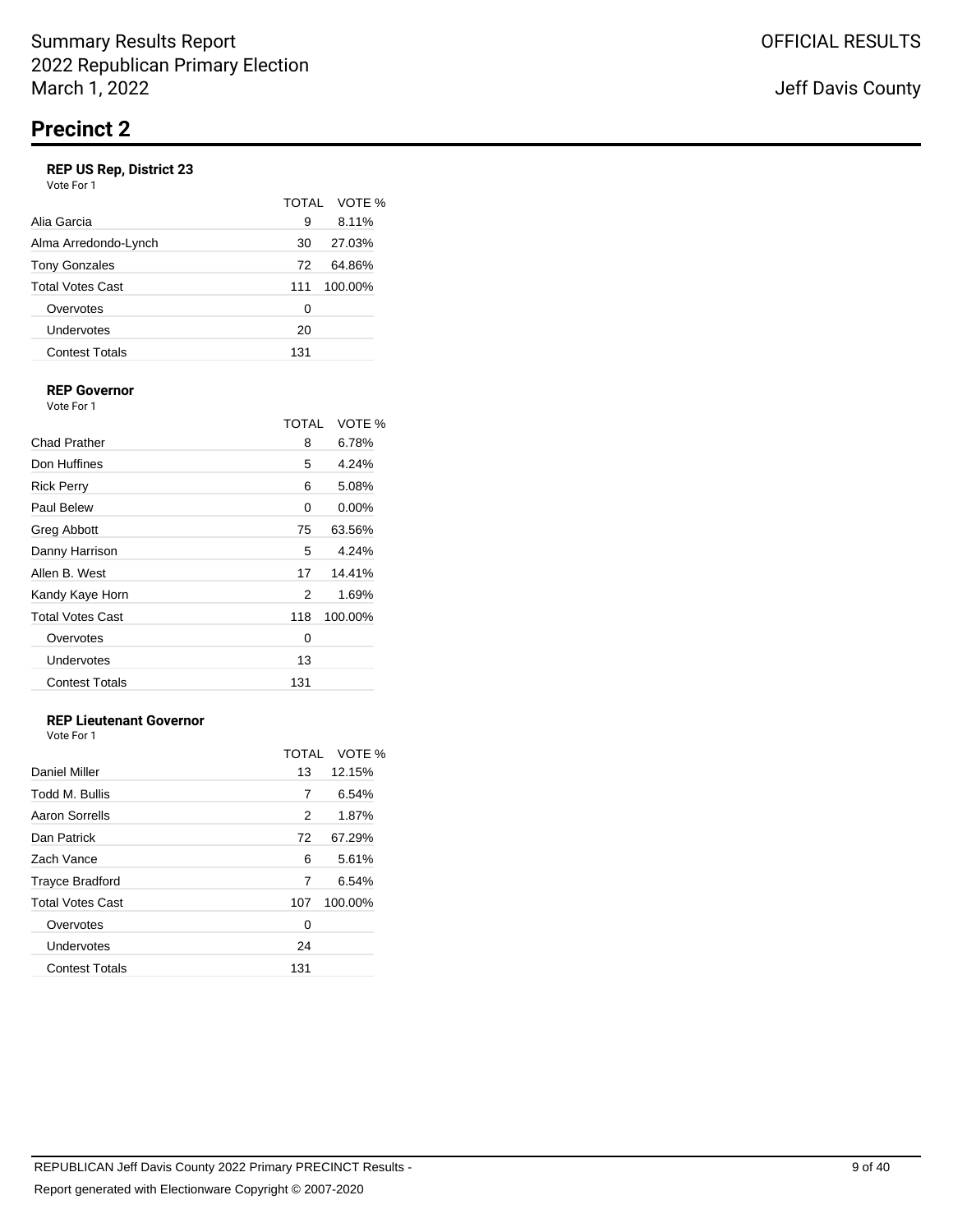### **REP Attorney General**

| Vote For 1            |       |         |
|-----------------------|-------|---------|
|                       | TOTAI | VOTE %  |
| Louie Gohmert         | 10    | 8.77%   |
| George P. Bush        | 35    | 30.70%  |
| Eva Guzman            | 25    | 21.93%  |
| Ken Paxton            | 44    | 38.60%  |
| Total Votes Cast      | 114   | 100.00% |
| Overvotes             | 0     |         |
| Undervotes            | 17    |         |
| <b>Contest Totals</b> | 131   |         |

#### **REP Comptroller of Public Accounts** Vote For 1

|                         |     | TOTAL VOTE % |
|-------------------------|-----|--------------|
| Glenn Hegar             | 76  | 82.61%       |
| Mark V. Goloby          | 16  | 17.39%       |
| <b>Total Votes Cast</b> | 92  | 100.00%      |
| Overvotes               | Ω   |              |
| Undervotes              | 39  |              |
| <b>Contest Totals</b>   | 131 |              |

#### **REP Comm General Land Office**

Vote For 1

|                         | TOTAI | VOTE %  |
|-------------------------|-------|---------|
| Ben Armenta             | 8     | 8.99%   |
| <b>Tim Westley</b>      | 9     | 10.11%  |
| Dawn Buckingham         | 32    | 35.96%  |
| Jon Spiers              | 6     | 6.74%   |
| Victor Avila            | 12    | 13.48%  |
| <b>Weston Martinez</b>  | 8     | 8.99%   |
| Rufus Lopez             | 6     | 6.74%   |
| Don W. Minton           | 8     | 8.99%   |
| <b>Total Votes Cast</b> | 89    | 100.00% |
| Overvotes               | 0     |         |
| Undervotes              | 42    |         |
| <b>Contest Totals</b>   | 131   |         |

## **REP Commissioner of Agriculture**

|                         |     | TOTAL VOTE % |
|-------------------------|-----|--------------|
| James White             | 33  | 33.00%       |
| Sid Miller              | 59  | 59.00%       |
| Carey A. Counsil        | 8   | 8.00%        |
| <b>Total Votes Cast</b> | 100 | 100.00%      |
| Overvotes               | 0   |              |
| Undervotes              | 31  |              |
| <b>Contest Totals</b>   | 131 |              |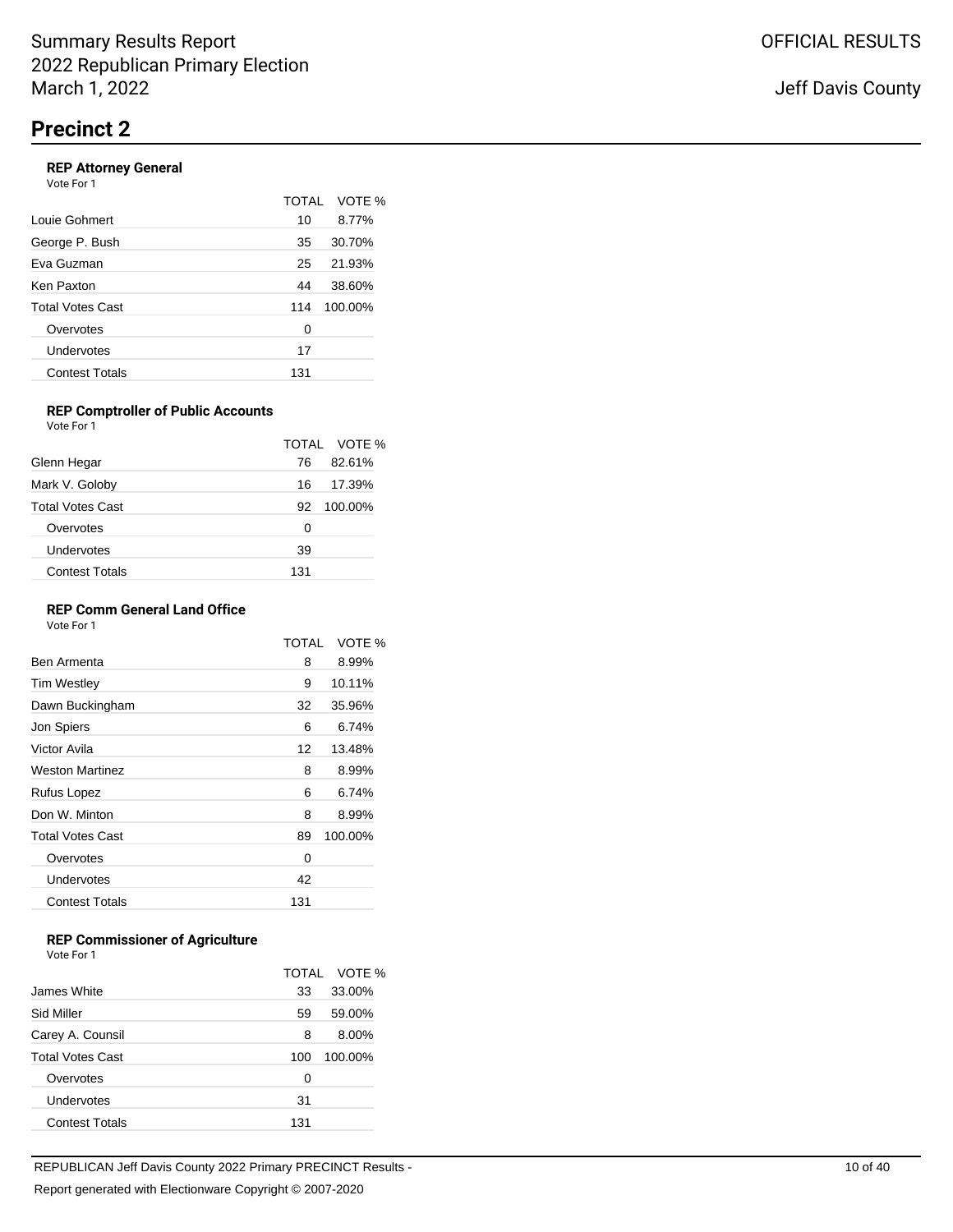## **REP Railroad Commissioner**

| Vote For 1             |       |         |
|------------------------|-------|---------|
|                        | TOTAI | VOTE %  |
| Sarah Stogner          | 29    | 31.87%  |
| Tom Slocum Jr          | 6     | 6.59%   |
| Wayne Christian        | 33    | 36.26%  |
| Dawayne Tipton         | 11    | 12.09%  |
| Marvin "Sarge" Summers | 12    | 13.19%  |
| Total Votes Cast       | 91    | 100.00% |
| Overvotes              | 0     |         |
| Undervotes             | 40    |         |
| <b>Contest Totals</b>  | 131   |         |

#### **REP Justice, Supreme Court, Pl 3** Vote For 1

|                         |     | TOTAL VOTE % |
|-------------------------|-----|--------------|
| Debra Lehrmann          | 78  | 100.00%      |
| <b>Total Votes Cast</b> | 78  | 100.00%      |
| Overvotes               | 0   |              |
| Undervotes              | 53  |              |
| <b>Contest Totals</b>   | 131 |              |

# **REP Justice, Supreme Court, Pl 5**

Vote For 1

|     | TOTAL VOTE % |
|-----|--------------|
| 78  | 100.00%      |
| 78  | 100.00%      |
| 0   |              |
| 53  |              |
| 131 |              |
|     |              |

## **REP Justice, Supreme Court, Pl 9**

Vote For 1

|                         |     | TOTAL VOTE % |
|-------------------------|-----|--------------|
| Evan Young              | 53  | 63.86%       |
| David J. Schenck        | 30  | 36.14%       |
| <b>Total Votes Cast</b> | 83  | 100.00%      |
| Overvotes               | 0   |              |
| Undervotes              | 48  |              |
| <b>Contest Totals</b>   | 131 |              |

### **REP Judge, Ct of Crim App, Pl 2**

| Vote For 1 |  |  |
|------------|--|--|
|------------|--|--|

|                         |     | TOTAL VOTE % |
|-------------------------|-----|--------------|
| Mary Lou Keel           | 77  | 100.00%      |
| <b>Total Votes Cast</b> | 77  | 100.00%      |
| Overvotes               | O   |              |
| Undervotes              | 54  |              |
| <b>Contest Totals</b>   | 131 |              |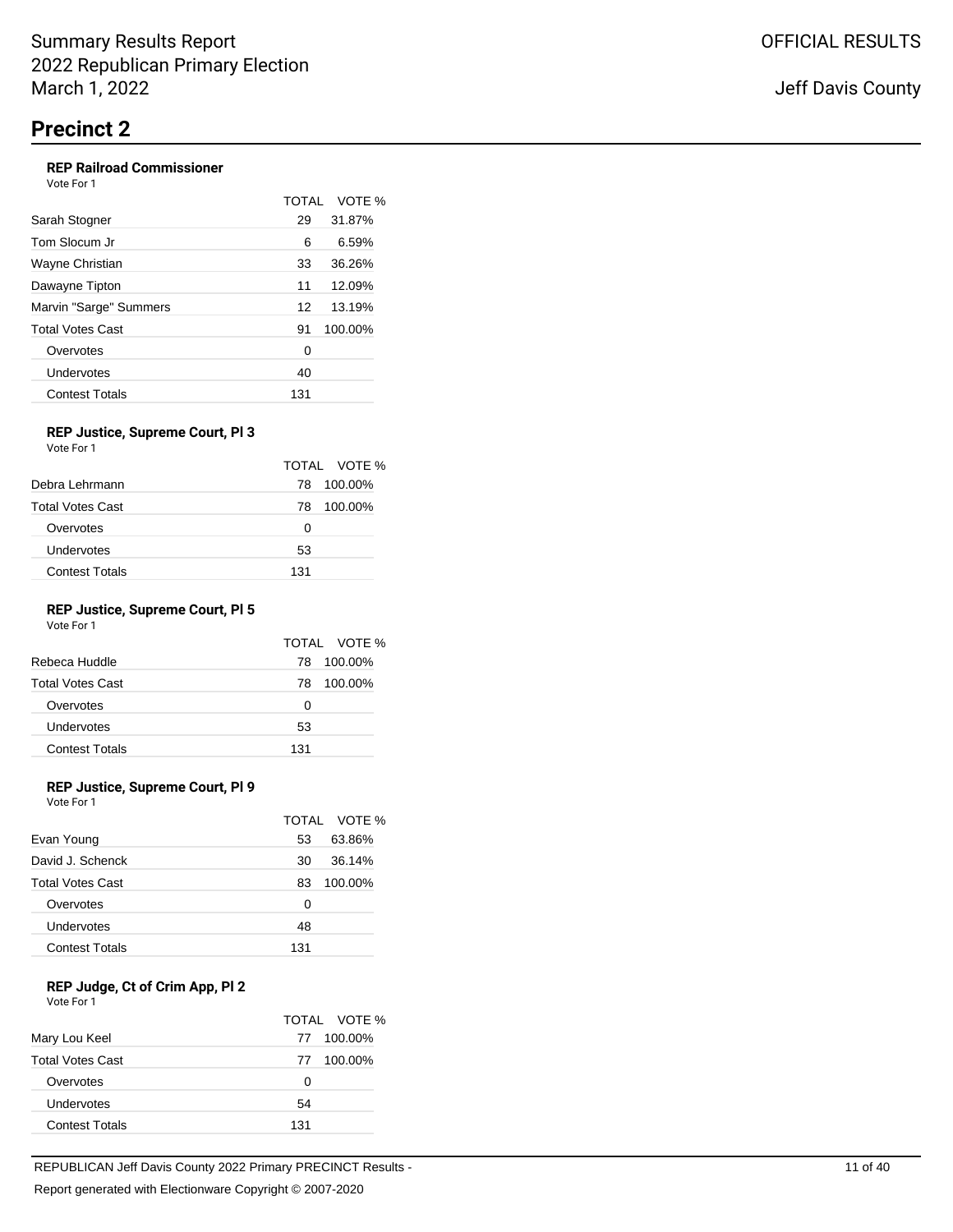### **REP Judge, Ct of Crim App, Pl 5**

| .<br>Vote For 1         |     |              |
|-------------------------|-----|--------------|
|                         |     | TOTAL VOTE % |
| Scott Walker            | 50  | 61.73%       |
| Clint Morgan            | 31  | 38.27%       |
| <b>Total Votes Cast</b> | 81  | 100.00%      |
| Overvotes               | 0   |              |
| Undervotes              | 50  |              |
| <b>Contest Totals</b>   | 131 |              |
|                         |     |              |

#### **REP Judge, Ct of Crim App, Pl 6** Vote For 1

|                         | TOTAL VOTE    |
|-------------------------|---------------|
| Jesse F. McClure, III   | 100.00%<br>74 |
| <b>Total Votes Cast</b> | 100.00%<br>74 |
| Overvotes               | Ω             |
| Undervotes              | 57            |
| <b>Contest Totals</b>   | 131           |

 $\%$ 

#### **REP Member, State BoE, Dist 1** Vote For 1

|                          |     | TOTAL VOTE % |
|--------------------------|-----|--------------|
| Michael "Travis" Stevens | 56  | 66.67%       |
| Lani Popp                | 28  | 33.33%       |
| <b>Total Votes Cast</b>  | 84  | 100.00%      |
| Overvotes                | Ω   |              |
| Undervotes               | 47  |              |
| <b>Contest Totals</b>    | 131 |              |

## **REP State Senator, Dist 29**

Vote For 1

|                         |     | TOTAL VOTE % |
|-------------------------|-----|--------------|
| Derek L. Zubeldia       | 74  | 100.00%      |
| <b>Total Votes Cast</b> | 74  | 100.00%      |
| Overvotes               | O   |              |
| Undervotes              | 57  |              |
| <b>Contest Totals</b>   | 131 |              |

## **REP State Representative, Dist 74**

| Vote For 1 |  |
|------------|--|
|------------|--|

|                         |     | TOTAL VOTE % |
|-------------------------|-----|--------------|
| Katherine Parker        | 80  | 100.00%      |
| <b>Total Votes Cast</b> | 80  | 100.00%      |
| Overvotes               | Ω   |              |
| Undervotes              | 51  |              |
| <b>Contest Totals</b>   | 131 |              |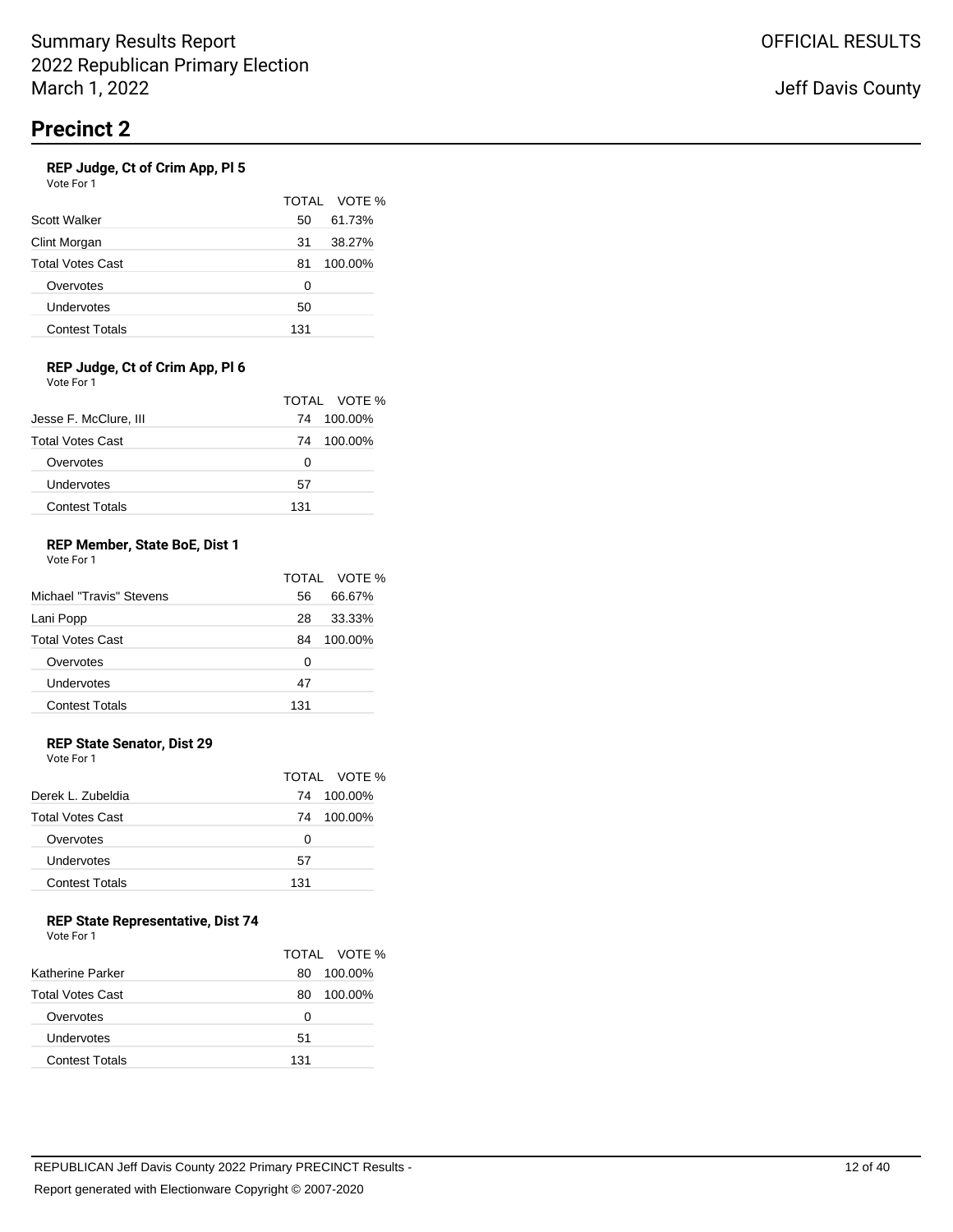#### **REP Justice, 8th Ct of App Dist, Pl 2** Vote For 1

| VULE FUI I              |     |              |
|-------------------------|-----|--------------|
|                         |     | TOTAL VOTE % |
| Jeff Alley              | 75  | 100.00%      |
| <b>Total Votes Cast</b> | 75  | 100.00%      |
| Overvotes               | 0   |              |
| Undervotes              | 56  |              |
| <b>Contest Totals</b>   | 131 |              |

### **REP County Judge**

Vote For 1

|                         |     | TOTAL VOTE % |
|-------------------------|-----|--------------|
| Graydon Hicks, III      | 38  | 29.46%       |
| Curtis Evans            | 91  | 70.54%       |
| <b>Total Votes Cast</b> | 129 | 100.00%      |
| Overvotes               | Ω   |              |
| Undervotes              | 2   |              |
| <b>Contest Totals</b>   | 131 |              |

#### **REP District and County Clerk** Vote For 1

|                         |     | TOTAL VOTE % |
|-------------------------|-----|--------------|
| Jennifer Wright         | 98  | 100.00%      |
| <b>Total Votes Cast</b> | 98  | 100.00%      |
| Overvotes               | 0   |              |
| Undervotes              | 33  |              |
| <b>Contest Totals</b>   | 131 |              |

### **REP County Treasurer**

Vote For 1

|     | TOTAL VOTE % |
|-----|--------------|
| 87  | 100.00%      |
| 87  | 100.00%      |
| 0   |              |
| 44  |              |
| 131 |              |
|     |              |

# **REP County Commissioner Pct 2**

| <b>Roy Hurley</b>       | 87  | TOTAL VOTE %<br>100.00% |
|-------------------------|-----|-------------------------|
| <b>Total Votes Cast</b> | 87  | 100.00%                 |
| Overvotes               | Ω   |                         |
| Undervotes              | 44  |                         |
| <b>Contest Totals</b>   | 131 |                         |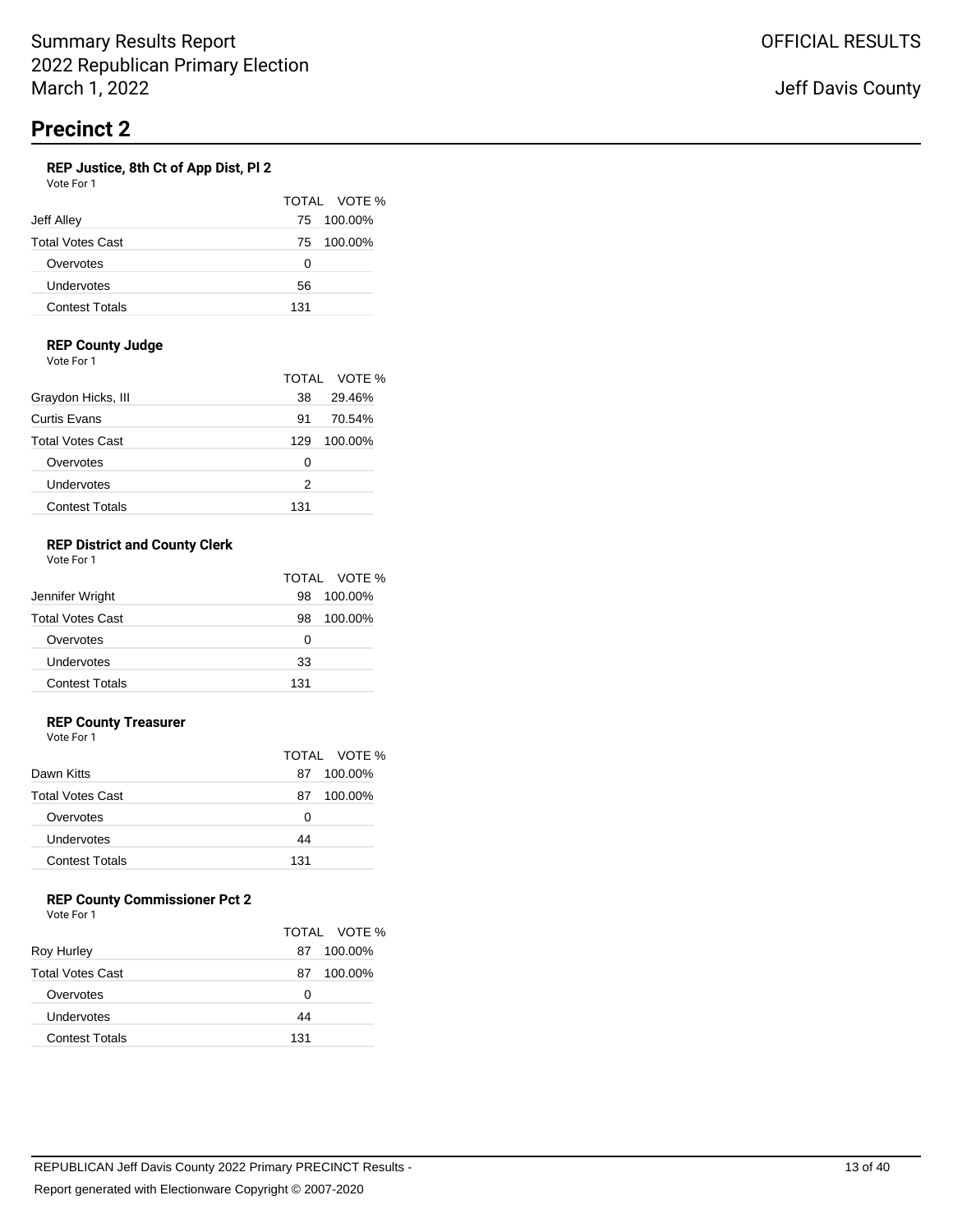#### **REP Justice of the Peace** Vote For 1

|                       |     | TOTAL VOTE % |
|-----------------------|-----|--------------|
| Mary Ann Luedecke     | 96  | 100.00%      |
| Total Votes Cast      | 96  | 100.00%      |
| Overvotes             | Ω   |              |
| Undervotes            | 35  |              |
| <b>Contest Totals</b> | 131 |              |

### **REP County Chair**

Vote For 1

|                         | TOTAL VOTE % |         |
|-------------------------|--------------|---------|
| Robert W. Gray          | 87           | 100.00% |
| <b>Total Votes Cast</b> | 87           | 100.00% |
| Overvotes               | Ω            |         |
| Undervotes              | 44           |         |
| <b>Contest Totals</b>   | 131          |         |

# **REP Proposition 1**

Vote For 1

|                         |     | TOTAL VOTE % |
|-------------------------|-----|--------------|
| <b>YES</b>              | 97  | 81.51%       |
| NO.                     | 22  | 18.49%       |
| <b>Total Votes Cast</b> | 119 | 100.00%      |
| Overvotes               | O   |              |
| Undervotes              | 12  |              |
| <b>Contest Totals</b>   | 131 |              |

## **REP Proposition 2**

Vote For 1

|                         |     | TOTAL VOTE % |
|-------------------------|-----|--------------|
| <b>YES</b>              | 81  | 70.43%       |
| NO.                     | 34  | 29.57%       |
| <b>Total Votes Cast</b> | 115 | 100.00%      |
| Overvotes               | Ω   |              |
| Undervotes              | 16  |              |
| <b>Contest Totals</b>   | 131 |              |

### **REP Proposition 3**

|                         |     | TOTAL VOTE % |
|-------------------------|-----|--------------|
| <b>YES</b>              | 95  | 80.51%       |
| NO.                     | 23  | 19.49%       |
| <b>Total Votes Cast</b> | 118 | 100.00%      |
| Overvotes               | 0   |              |
| Undervotes              | 13  |              |
| <b>Contest Totals</b>   | 131 |              |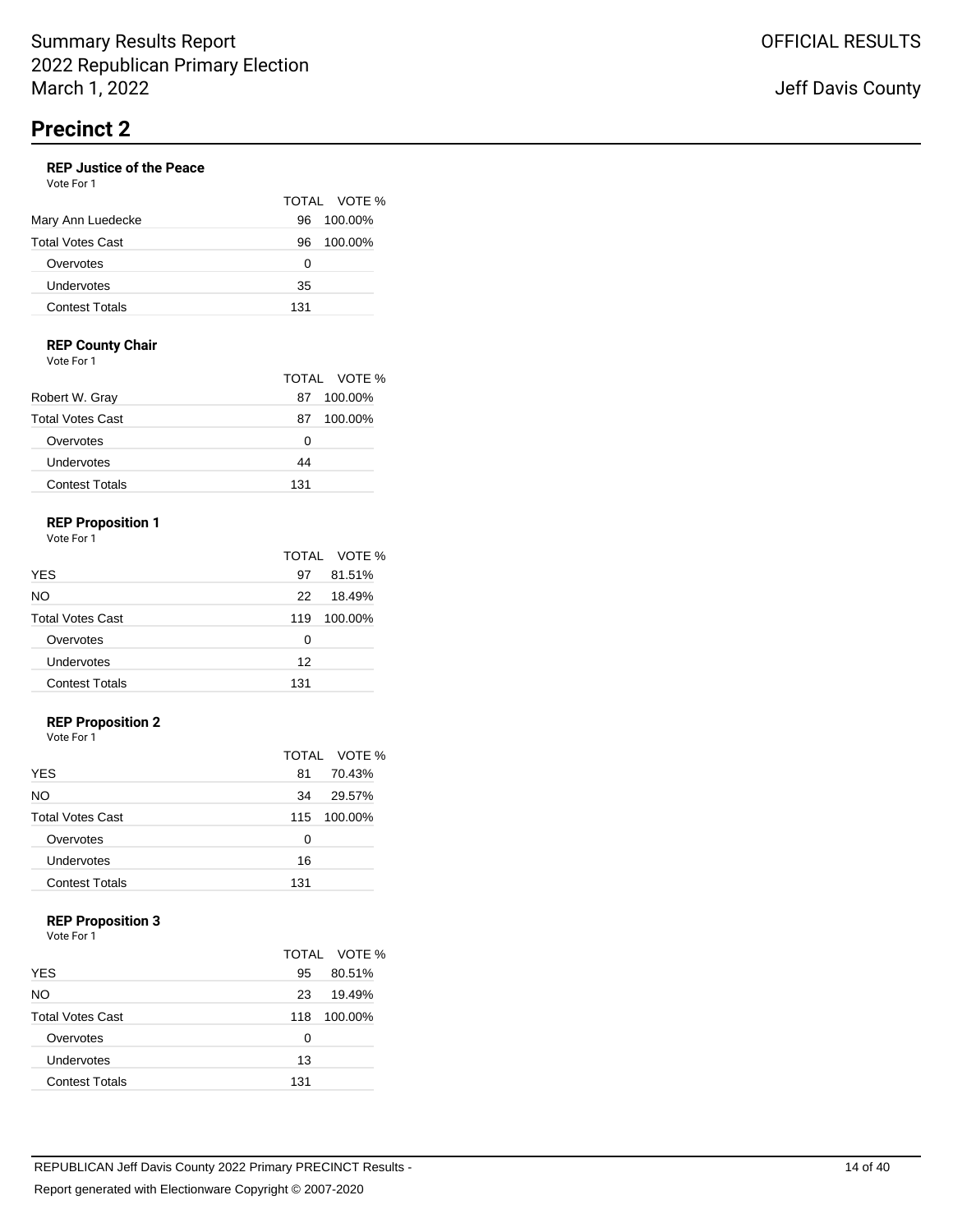# **REP Proposition 4**

|  | Vote For 1 |  |
|--|------------|--|
|  |            |  |

|                         |     | TOTAL VOTE % |
|-------------------------|-----|--------------|
| <b>YES</b>              | 89  | 76.07%       |
| NO.                     | 28  | 23.93%       |
| <b>Total Votes Cast</b> | 117 | 100.00%      |
| Overvotes               | Ω   |              |
| Undervotes              | 14  |              |
| <b>Contest Totals</b>   | 131 |              |

# **REP Proposition 5**

Vote For 1

|                         |     | TOTAL VOTE % |
|-------------------------|-----|--------------|
| <b>YES</b>              | 84  | 73.68%       |
| NO                      | 30  | 26.32%       |
| <b>Total Votes Cast</b> | 114 | 100.00%      |
| Overvotes               | Ω   |              |
| Undervotes              | 17  |              |
| <b>Contest Totals</b>   | 131 |              |

### **REP Proposition 6**

| Vote For 1              |     |              |
|-------------------------|-----|--------------|
|                         |     | TOTAL VOTE % |
| <b>YES</b>              | 77  | 68.75%       |
| NO.                     | 35  | 31.25%       |
| <b>Total Votes Cast</b> |     | 112 100.00%  |
| Overvotes               | Ω   |              |
| Undervotes              | 19  |              |
| <b>Contest Totals</b>   | 131 |              |

#### **REP Proposition 7**

Vote For 1

|                         |     | TOTAL VOTE % |
|-------------------------|-----|--------------|
| <b>YES</b>              | 102 | 87.93%       |
| <b>NO</b>               | 14  | 12.07%       |
| <b>Total Votes Cast</b> | 116 | 100.00%      |
| Overvotes               | 0   |              |
| Undervotes              | 15  |              |
| <b>Contest Totals</b>   | 131 |              |

#### **REP Proposition 8**

Vote For 1

|                         |     | TOTAL VOTE % |
|-------------------------|-----|--------------|
| <b>YES</b>              | 102 | 86.44%       |
| NO.                     | 16  | 13.56%       |
| <b>Total Votes Cast</b> | 118 | 100.00%      |
| Overvotes               | 0   |              |
| Undervotes              | 13  |              |
| <b>Contest Totals</b>   | 131 |              |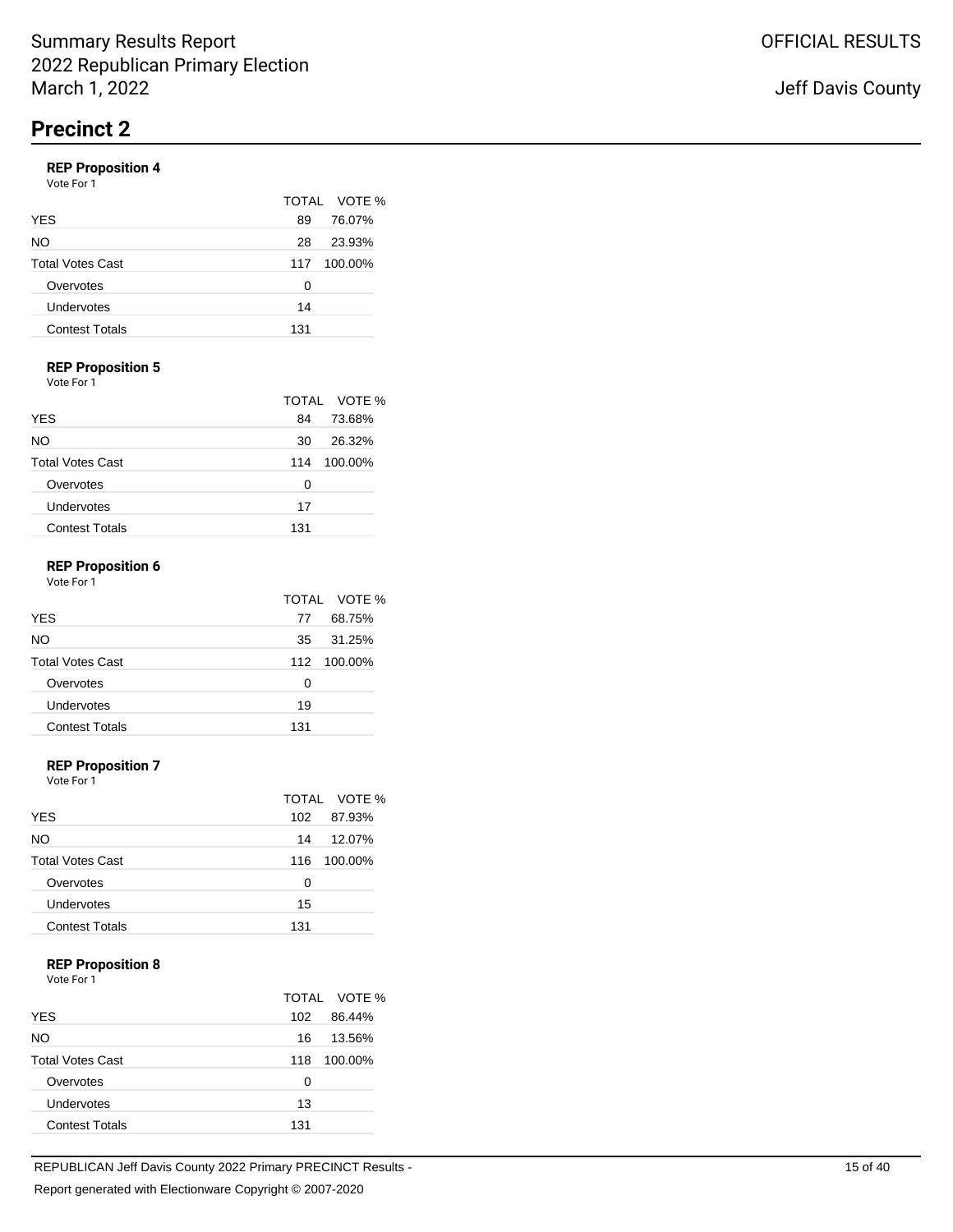# **REP Proposition 9**

|                         |     | TOTAL VOTE % |
|-------------------------|-----|--------------|
| <b>YES</b>              | 100 | 84.75%       |
| <b>NO</b>               | 18  | 15.25%       |
| <b>Total Votes Cast</b> | 118 | 100.00%      |
| Overvotes               | O   |              |
| Undervotes              | 13  |              |
| <b>Contest Totals</b>   | 131 |              |

## **REP Proposition 10**

|                         |     | TOTAL VOTE % |
|-------------------------|-----|--------------|
| <b>YES</b>              | 95  | 81.90%       |
| NO.                     | 21  | 18.10%       |
| <b>Total Votes Cast</b> | 116 | 100.00%      |
| Overvotes               | 0   |              |
| Undervotes              | 15  |              |
| <b>Contest Totals</b>   | 131 |              |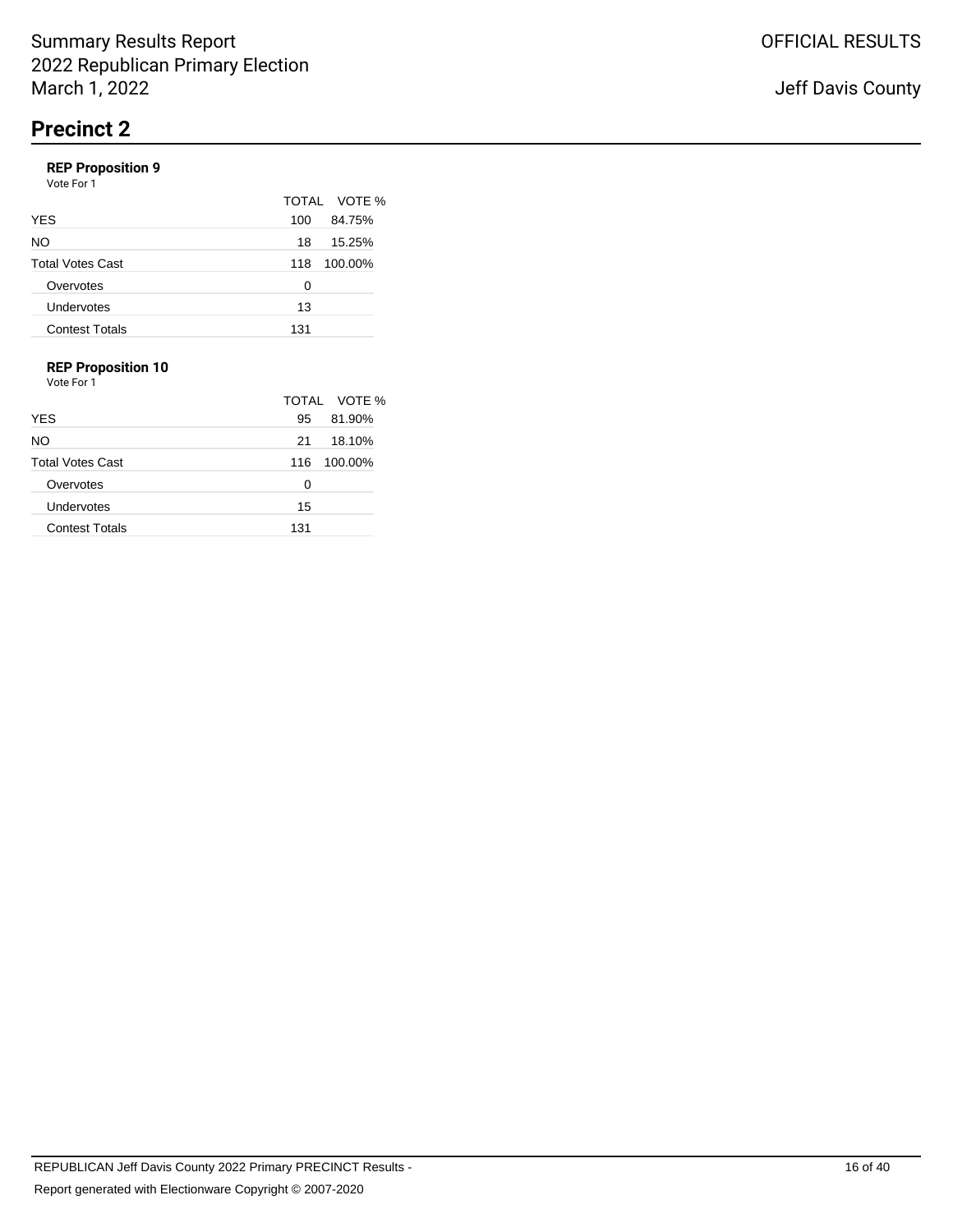# **REP US Rep, District 23**

| Vote For 1 |  |
|------------|--|
|------------|--|

|                         |     | TOTAL VOTE % |
|-------------------------|-----|--------------|
| Alia Garcia             | 11  | 7.43%        |
| Alma Arredondo-Lynch    | 55  | 37.16%       |
| <b>Tony Gonzales</b>    | 82  | 55.41%       |
| <b>Total Votes Cast</b> | 148 | 100.00%      |
| Overvotes               | O   |              |
| Undervotes              | 26  |              |
| <b>Contest Totals</b>   | 174 |              |

#### **REP Governor** Vote For 1

|                         | <b>TOTAL</b> | VOTE %   |
|-------------------------|--------------|----------|
| Chad Prather            | 3            | 1.85%    |
| Don Huffines            | 7            | 4.32%    |
| <b>Rick Perry</b>       | 11           | 6.79%    |
| <b>Paul Belew</b>       | 0            | $0.00\%$ |
| <b>Greg Abbott</b>      | 92           | 56.79%   |
| Danny Harrison          | 2            | 1.23%    |
| Allen B. West           | 41           | 25.31%   |
| Kandy Kaye Horn         | 6            | 3.70%    |
| <b>Total Votes Cast</b> | 162          | 100.00%  |
| Overvotes               | 0            |          |
| Undervotes              | 12           |          |
| <b>Contest Totals</b>   | 174          |          |

# **REP Lieutenant Governor**

|                         | TOTAL | VOTE %  |
|-------------------------|-------|---------|
| Daniel Miller           | 17    | 11.89%  |
| Todd M. Bullis          | 5     | 3.50%   |
| Aaron Sorrells          | 7     | 4.90%   |
| Dan Patrick             | 84    | 58.74%  |
| Zach Vance              | 9     | 6.29%   |
| <b>Trayce Bradford</b>  | 21    | 14.69%  |
| <b>Total Votes Cast</b> | 143   | 100.00% |
| Overvotes               | 0     |         |
| Undervotes              | 31    |         |
| <b>Contest Totals</b>   | 174   |         |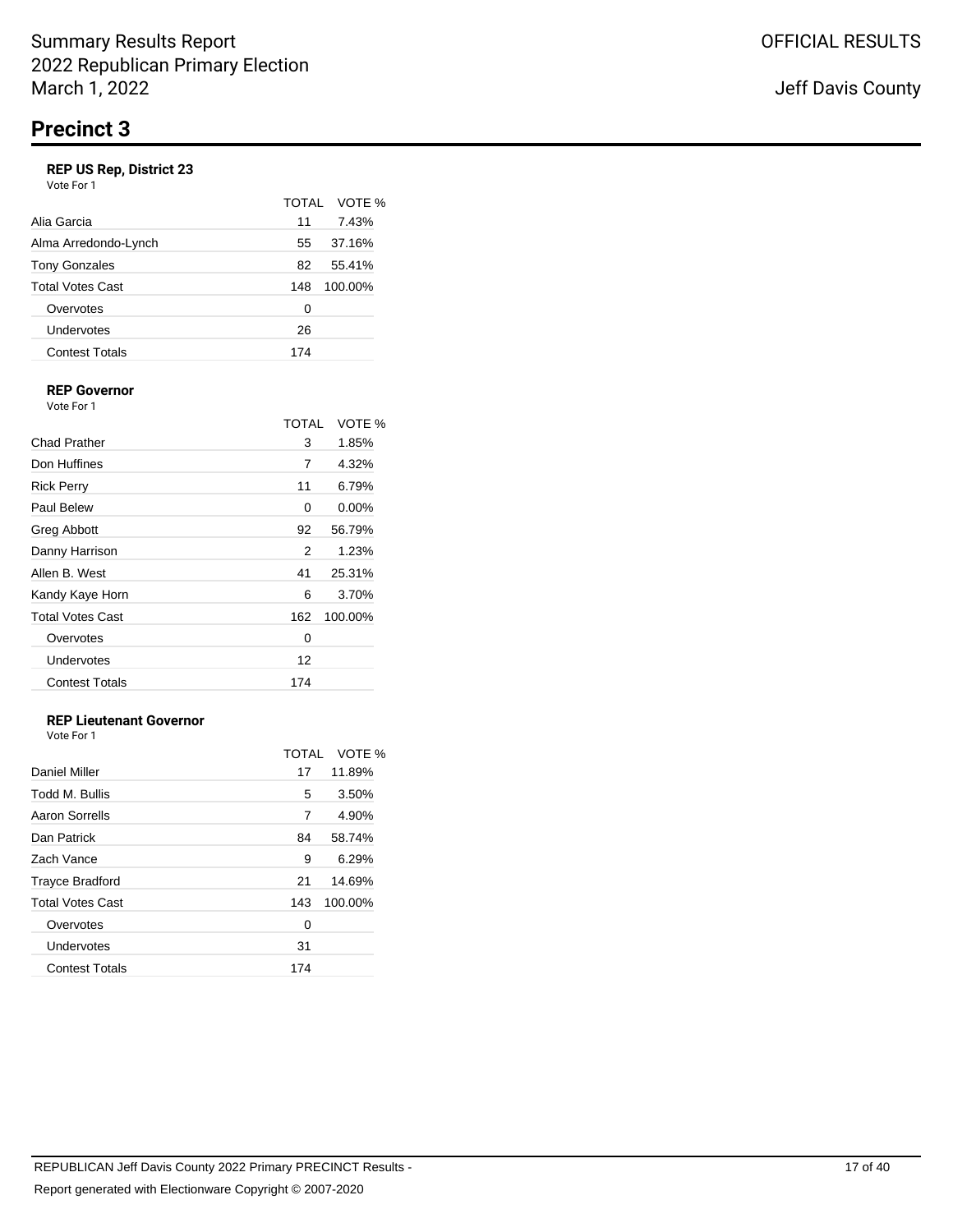## **REP Attorney General**

| Vote For 1              |     |              |
|-------------------------|-----|--------------|
|                         |     | TOTAL VOTE % |
| Louie Gohmert           | 27  | 18.00%       |
| George P. Bush          | 37  | 24.67%       |
| Eva Guzman              | 31  | 20.67%       |
| Ken Paxton              | 55  | 36.67%       |
| <b>Total Votes Cast</b> | 150 | 100.00%      |
| Overvotes               | 0   |              |
| Undervotes              | 24  |              |
| <b>Contest Totals</b>   | 174 |              |
|                         |     |              |

#### **REP Comptroller of Public Accounts** Vote For 1

|                         |     | TOTAL VOTE % |
|-------------------------|-----|--------------|
| Glenn Hegar             | 98  | 83.05%       |
| Mark V. Goloby          | 20  | 16.95%       |
| <b>Total Votes Cast</b> | 118 | 100.00%      |
| Overvotes               | O   |              |
| Undervotes              | 56  |              |
| <b>Contest Totals</b>   | 174 |              |

### **REP Comm General Land Office**

Vote For 1

|                         | TOTAI | VOTE %  |
|-------------------------|-------|---------|
| Ben Armenta             | 8     | 7.34%   |
| <b>Tim Westley</b>      | 14    | 12.84%  |
| Dawn Buckingham         | 32    | 29.36%  |
| Jon Spiers              | 14    | 12.84%  |
| Victor Avila            | 16    | 14.68%  |
| <b>Weston Martinez</b>  | 8     | 7.34%   |
| Rufus Lopez             | 7     | 6.42%   |
| Don W. Minton           | 10    | 9.17%   |
| <b>Total Votes Cast</b> | 109   | 100.00% |
| Overvotes               | 0     |         |
| Undervotes              | 65    |         |
| <b>Contest Totals</b>   | 174   |         |
|                         |       |         |

### **REP Commissioner of Agriculture**

|                         | TOTAI | VOTE %  |
|-------------------------|-------|---------|
| James White             | 43    | 34.13%  |
| Sid Miller              | 70    | 55.56%  |
| Carey A. Counsil        | 13    | 10.32%  |
| <b>Total Votes Cast</b> | 126   | 100.00% |
| Overvotes               | 0     |         |
| Undervotes              | 48    |         |
| <b>Contest Totals</b>   | 174   |         |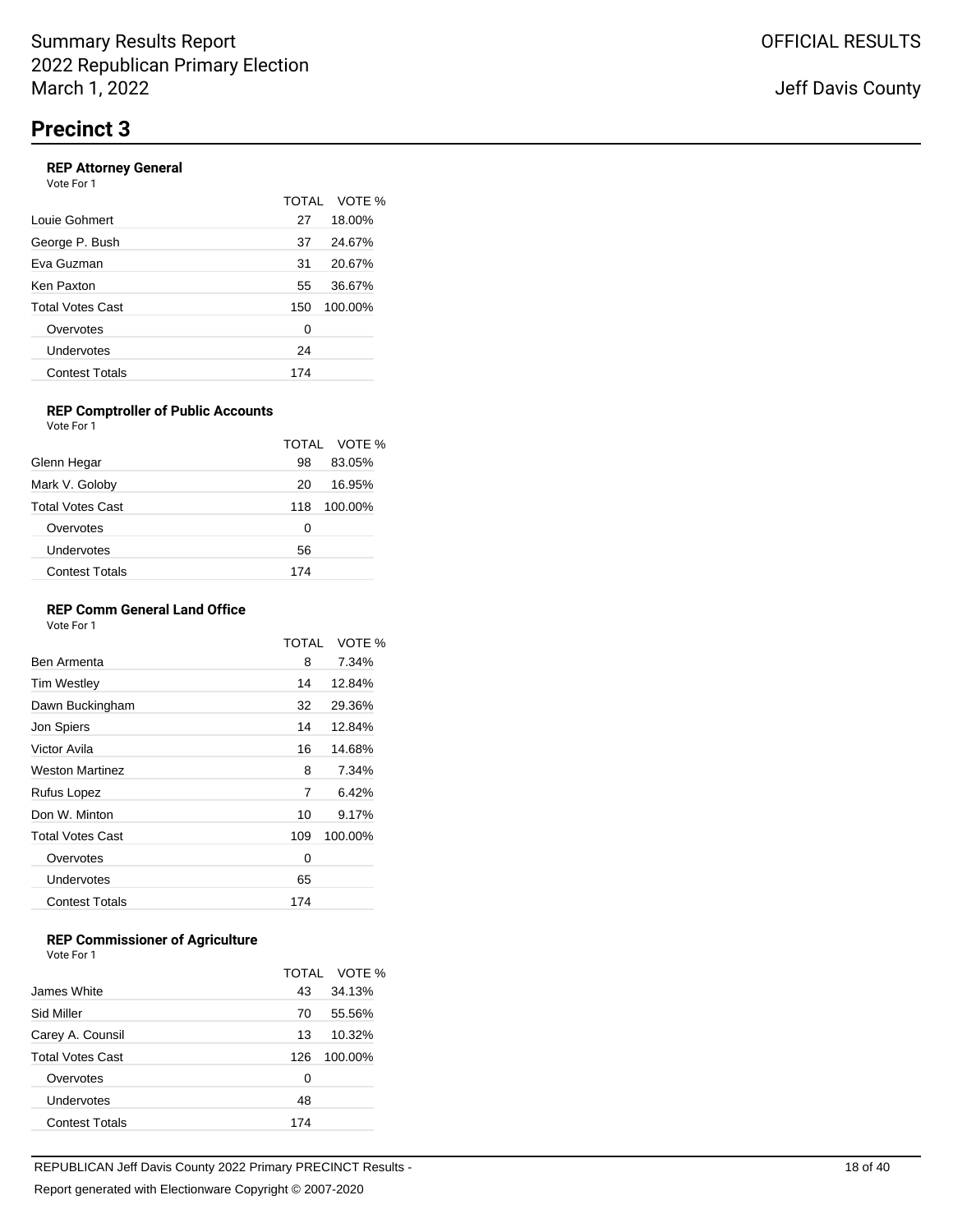#### **REP Railroad Commissioner** Vote For 1

|                        | <b>TOTAL</b> | VOTE %  |
|------------------------|--------------|---------|
| Sarah Stogner          | 30           | 26.79%  |
| Tom Slocum Jr          | 23           | 20.54%  |
| Wayne Christian        | 35           | 31.25%  |
| Dawayne Tipton         | 11           | 9.82%   |
| Marvin "Sarge" Summers | 13           | 11.61%  |
| Total Votes Cast       | 112          | 100.00% |
| Overvotes              | 0            |         |
| Undervotes             | 62           |         |
| <b>Contest Totals</b>  | 174          |         |

#### **REP Justice, Supreme Court, Pl 3** Vote For 1

|                         |     | TOTAL VOTE % |
|-------------------------|-----|--------------|
| Debra Lehrmann          | 96  | 100.00%      |
| <b>Total Votes Cast</b> | 96  | 100.00%      |
| Overvotes               | 0   |              |
| Undervotes              | 78  |              |
| <b>Contest Totals</b>   | 174 |              |

# **REP Justice, Supreme Court, Pl 5**

Vote For 1

|                         |     | TOTAL VOTE % |
|-------------------------|-----|--------------|
| Rebeca Huddle           | 93  | 100.00%      |
| <b>Total Votes Cast</b> | 93  | 100.00%      |
| Overvotes               | O   |              |
| Undervotes              | 81  |              |
| <b>Contest Totals</b>   | 174 |              |

## **REP Justice, Supreme Court, Pl 9**

Vote For 1

|                         |     | TOTAL VOTE % |
|-------------------------|-----|--------------|
| Evan Young              | 61  | 59.22%       |
| David J. Schenck        | 42  | 40.78%       |
| <b>Total Votes Cast</b> | 103 | 100.00%      |
| Overvotes               | 0   |              |
| Undervotes              | 71  |              |
| <b>Contest Totals</b>   | 174 |              |

## **REP Judge, Ct of Crim App, Pl 2**

| Vote For 1 |  |
|------------|--|
|------------|--|

|                         |     | TOTAL VOTE % |
|-------------------------|-----|--------------|
| Mary Lou Keel           | 89  | 100.00%      |
| <b>Total Votes Cast</b> | 89  | 100.00%      |
| Overvotes               | 0   |              |
| Undervotes              | 85  |              |
| <b>Contest Totals</b>   | 174 |              |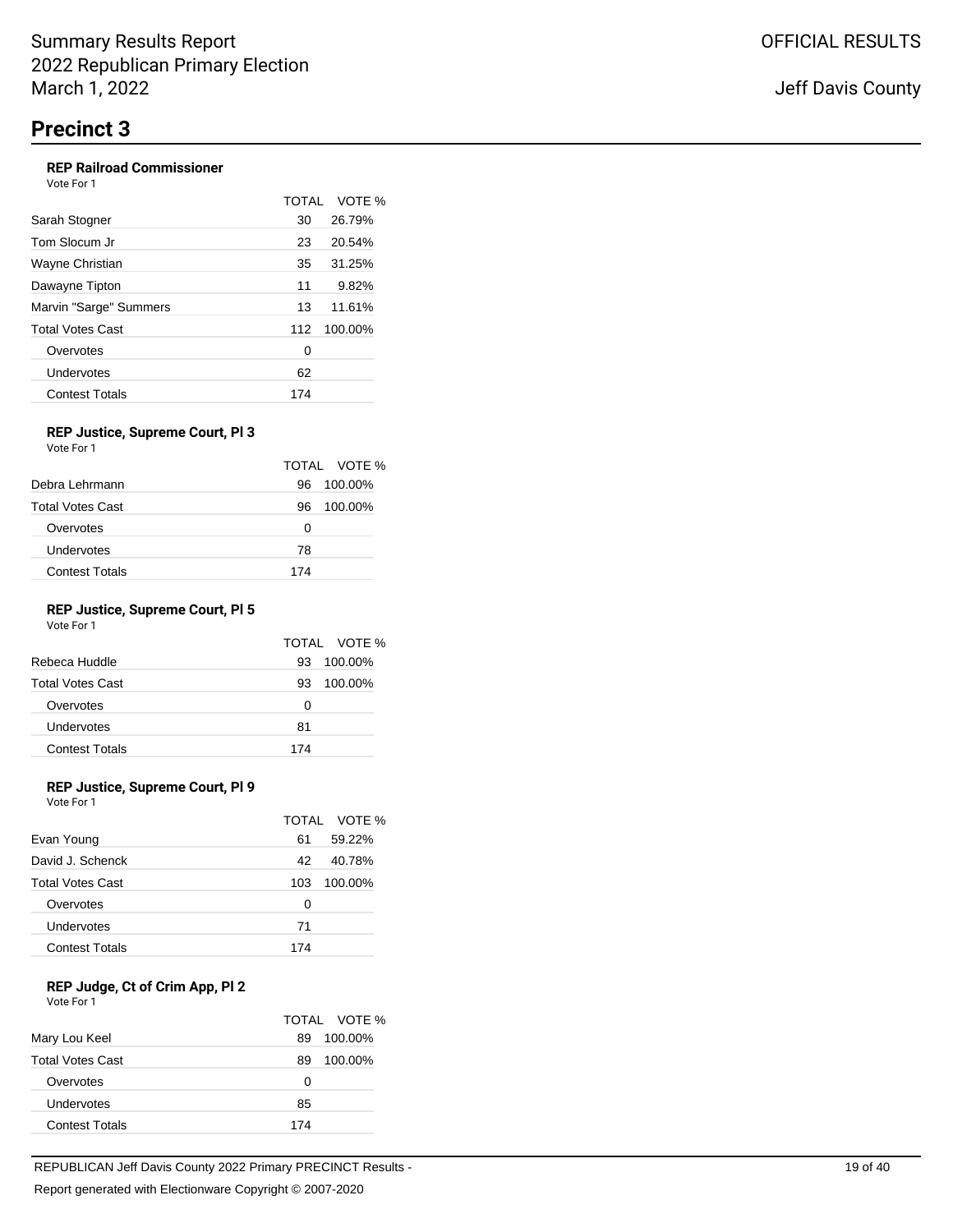### **REP Judge, Ct of Crim App, Pl 5**

Vote For 1

|                         |     | TOTAL VOTE % |
|-------------------------|-----|--------------|
| Scott Walker            | 62  | 59.62%       |
| Clint Morgan            | 42  | 40.38%       |
| <b>Total Votes Cast</b> | 104 | 100.00%      |
| Overvotes               | 0   |              |
| Undervotes              | 70  |              |
| <b>Contest Totals</b>   | 174 |              |

#### **REP Judge, Ct of Crim App, Pl 6** Vote For 1

|                         |     | TOTAL VOTE % |
|-------------------------|-----|--------------|
| Jesse F. McClure, III   | 89  | 100.00%      |
| <b>Total Votes Cast</b> | 89  | 100.00%      |
| Overvotes               | O   |              |
| Undervotes              | 85  |              |
| <b>Contest Totals</b>   | 174 |              |

#### **REP Member, State BoE, Dist 1** Vote For 1

|                          |     | TOTAL VOTE % |
|--------------------------|-----|--------------|
| Michael "Travis" Stevens | 85  | 80.95%       |
| Lani Popp                | 20  | 19.05%       |
| <b>Total Votes Cast</b>  | 105 | 100.00%      |
| Overvotes                | 0   |              |
| Undervotes               | 69  |              |
| <b>Contest Totals</b>    | 174 |              |

# **REP State Senator, Dist 29**

Vote For 1

|                         |     | TOTAL VOTE % |
|-------------------------|-----|--------------|
| Derek L. Zubeldia       | 93  | 100.00%      |
| <b>Total Votes Cast</b> | 93  | 100.00%      |
| Overvotes               | Ω   |              |
| Undervotes              | 81  |              |
| <b>Contest Totals</b>   | 174 |              |
|                         |     |              |

## **REP State Representative, Dist 74**

| Vote For 1 |  |
|------------|--|
|------------|--|

|                         |     | TOTAL VOTE % |
|-------------------------|-----|--------------|
| Katherine Parker        | 103 | 100.00%      |
| <b>Total Votes Cast</b> | 103 | 100.00%      |
| Overvotes               | Ω   |              |
| Undervotes              | 71  |              |
| <b>Contest Totals</b>   | 174 |              |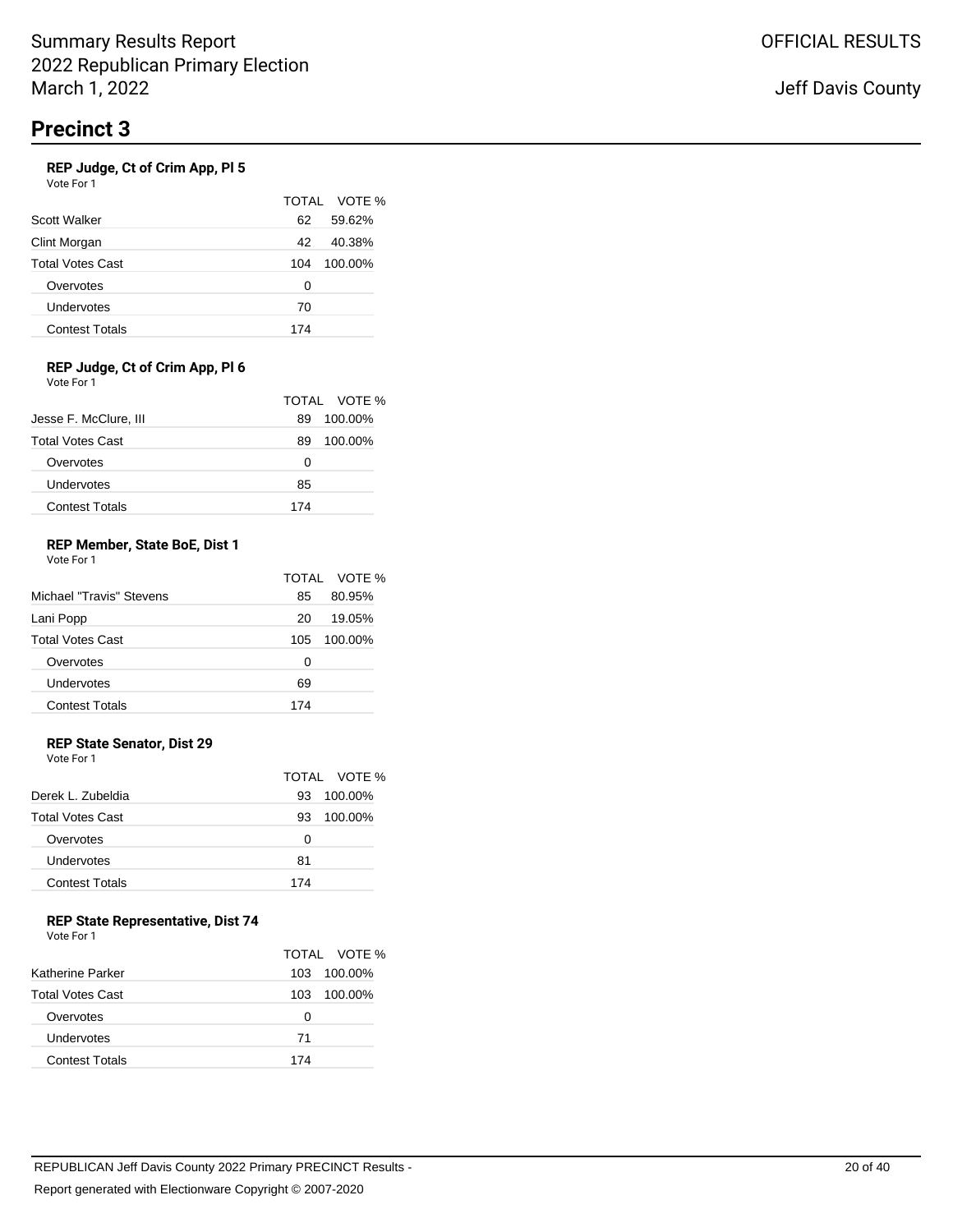### **REP Justice, 8th Ct of App Dist, Pl 2**

| Vote For 1              |               |
|-------------------------|---------------|
|                         | TOTAL VOTE    |
| Jeff Alley              | 100.00%<br>92 |
| <b>Total Votes Cast</b> | 100.00%<br>92 |
| Overvotes               | 0             |
| Undervotes              | 82            |
| <b>Contest Totals</b>   | 174           |

 $\%$ 

### **REP County Judge**

Vote For 1

|                         |     | TOTAL VOTE % |
|-------------------------|-----|--------------|
| Graydon Hicks, III      | 64  | 37.65%       |
| Curtis Evans            | 106 | 62.35%       |
| <b>Total Votes Cast</b> | 170 | 100.00%      |
| Overvotes               | Ω   |              |
| Undervotes              | 4   |              |
| <b>Contest Totals</b>   | 174 |              |

#### **REP District and County Clerk** Vote For 1

| <u>vuusi UII</u>        |                |
|-------------------------|----------------|
|                         | TOTAL VOTE %   |
| Jennifer Wright         | 100.00%<br>138 |
| <b>Total Votes Cast</b> | 100.00%<br>138 |
| Overvotes               | O              |
| Undervotes              | 36             |
| <b>Contest Totals</b>   | 174            |

### **REP County Treasurer**

Vote For 1

|                         |     | TOTAL VOTE % |
|-------------------------|-----|--------------|
| Dawn Kitts              |     | 107 100.00%  |
| <b>Total Votes Cast</b> | 107 | 100.00%      |
| Overvotes               | 0   |              |
| Undervotes              | 67  |              |
| <b>Contest Totals</b>   | 174 |              |

# **REP Justice of the Peace**

|                         |     | TOTAL VOTE % |
|-------------------------|-----|--------------|
| Mary Ann Luedecke       | 131 | 100.00%      |
| <b>Total Votes Cast</b> | 131 | 100.00%      |
| Overvotes               | O   |              |
| Undervotes              | 43  |              |
| <b>Contest Totals</b>   | 174 |              |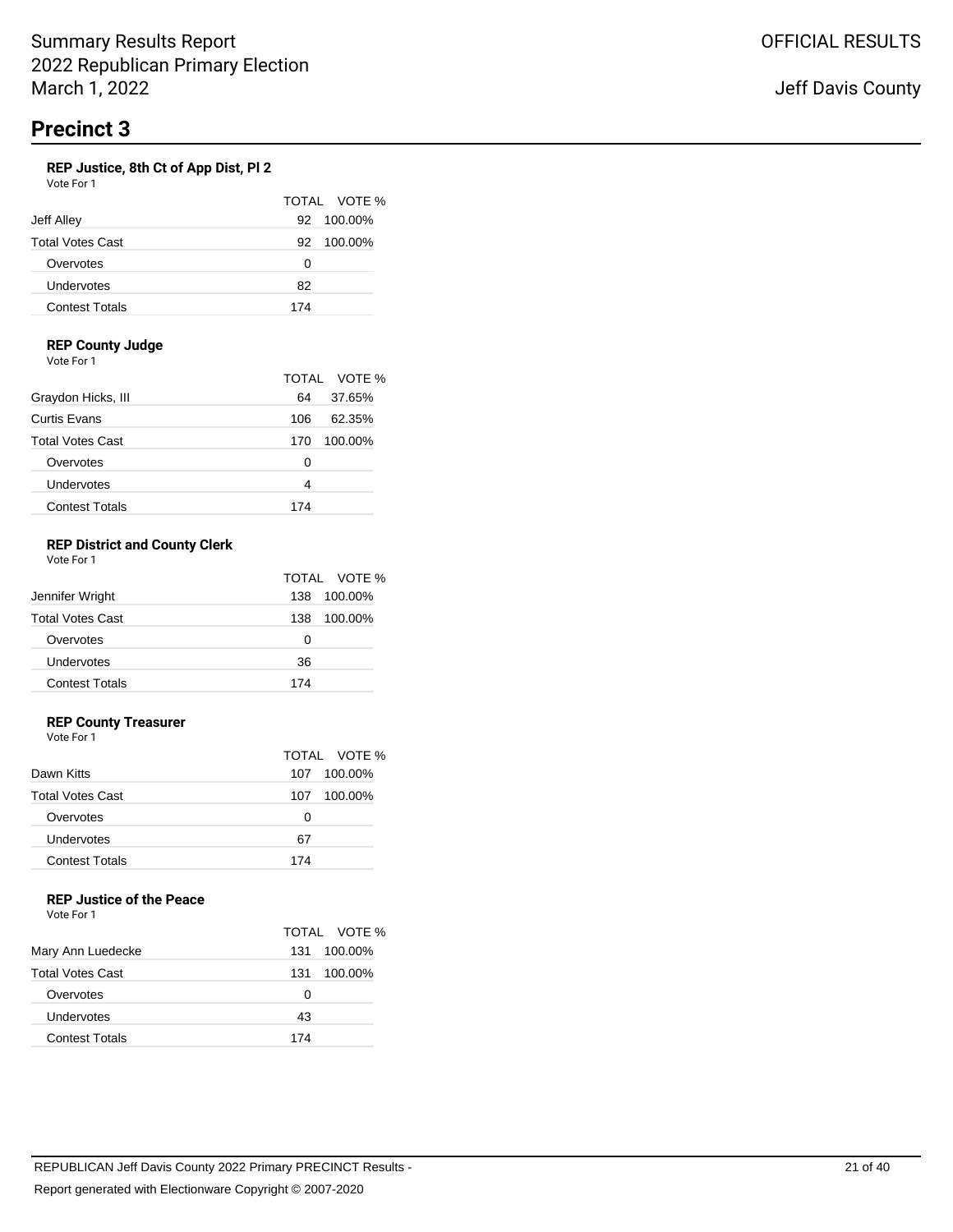## **REP County Chair**

| Vote For 1              |                |
|-------------------------|----------------|
|                         | TOTAL VOTE %   |
| Robert W. Gray          | 100.00%<br>121 |
| <b>Total Votes Cast</b> | 100.00%<br>121 |
| Overvotes               | O              |
| Undervotes              | 53             |
| <b>Contest Totals</b>   | 174            |

### **REP Proposition 1**

Vote For 1

|                         |     | TOTAL VOTE % |
|-------------------------|-----|--------------|
| <b>YES</b>              | 131 | 81.37%       |
| NO.                     | 30  | 18.63%       |
| <b>Total Votes Cast</b> | 161 | 100.00%      |
| Overvotes               | Ω   |              |
| Undervotes              | 13  |              |
| <b>Contest Totals</b>   | 174 |              |

#### **REP Proposition 2** For 1

| ٠<br>I<br>× |  |
|-------------|--|
|-------------|--|

|                         |     | TOTAL VOTE % |
|-------------------------|-----|--------------|
| <b>YES</b>              | 106 | 69.28%       |
| NO.                     | 47  | 30.72%       |
| <b>Total Votes Cast</b> | 153 | 100.00%      |
| Overvotes               | Ω   |              |
| Undervotes              | 21  |              |
| <b>Contest Totals</b>   | 174 |              |

# **REP Proposition 3**

Vote For 1

|                         |     | TOTAL VOTE % |
|-------------------------|-----|--------------|
| <b>YES</b>              | 131 | 79.88%       |
| NO                      | 33  | 20.12%       |
| <b>Total Votes Cast</b> | 164 | 100.00%      |
| Overvotes               | Ω   |              |
| Undervotes              | 10  |              |
| <b>Contest Totals</b>   | 174 |              |

## **REP Proposition 4**

|                         |     | TOTAL VOTE % |
|-------------------------|-----|--------------|
| <b>YES</b>              | 136 | 85.53%       |
| <b>NO</b>               | 23  | 14.47%       |
| <b>Total Votes Cast</b> | 159 | 100.00%      |
| Overvotes               | 0   |              |
| Undervotes              | 15  |              |
| <b>Contest Totals</b>   | 174 |              |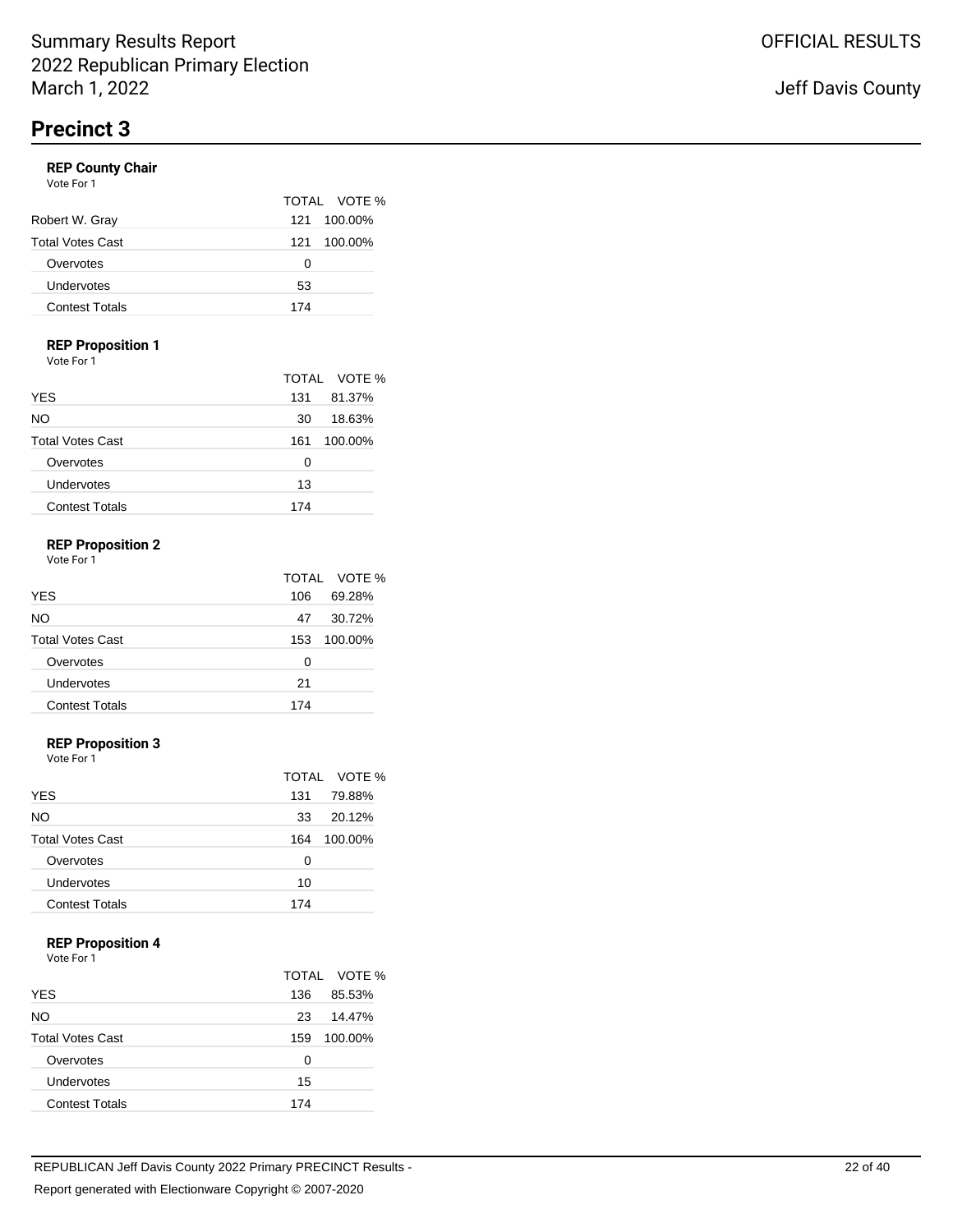# **REP Proposition 5**

|  | Vote For 1 |  |
|--|------------|--|
|  |            |  |

|                         |     | TOTAL VOTE % |
|-------------------------|-----|--------------|
| <b>YES</b>              | 115 | 76.16%       |
| NO                      | 36  | 23.84%       |
| <b>Total Votes Cast</b> | 151 | 100.00%      |
| Overvotes               | 0   |              |
| Undervotes              | 23  |              |
| <b>Contest Totals</b>   | 174 |              |

# **REP Proposition 6**

Vote For 1

|                         |     | TOTAL VOTE % |
|-------------------------|-----|--------------|
| <b>YES</b>              | 98  | 67.12%       |
| NO                      | 48  | 32.88%       |
| <b>Total Votes Cast</b> | 146 | 100.00%      |
| Overvotes               | Ω   |              |
| Undervotes              | 28  |              |
| <b>Contest Totals</b>   | 174 |              |

## **REP Proposition 7**

|                         |     | TOTAL VOTE % |
|-------------------------|-----|--------------|
| <b>YES</b>              | 138 | 88.46%       |
| NO.                     | 18  | 11.54%       |
| <b>Total Votes Cast</b> | 156 | 100.00%      |
| Overvotes               | Ω   |              |
| Undervotes              | 18  |              |
| <b>Contest Totals</b>   | 174 |              |

#### **REP Proposition 8**

Vote For 1

|                         |     | TOTAL VOTE % |
|-------------------------|-----|--------------|
| <b>YES</b>              | 141 | 89.81%       |
| <b>NO</b>               | 16  | 10.19%       |
| <b>Total Votes Cast</b> | 157 | 100.00%      |
| Overvotes               | 0   |              |
| Undervotes              | 17  |              |
| <b>Contest Totals</b>   | 174 |              |

#### **REP Proposition 9**

|                         |     | TOTAL VOTE % |
|-------------------------|-----|--------------|
| <b>YES</b>              | 130 | 83.33%       |
| NO                      | 26  | 16.67%       |
| <b>Total Votes Cast</b> | 156 | 100.00%      |
| Overvotes               | 0   |              |
| Undervotes              | 18  |              |
| <b>Contest Totals</b>   | 174 |              |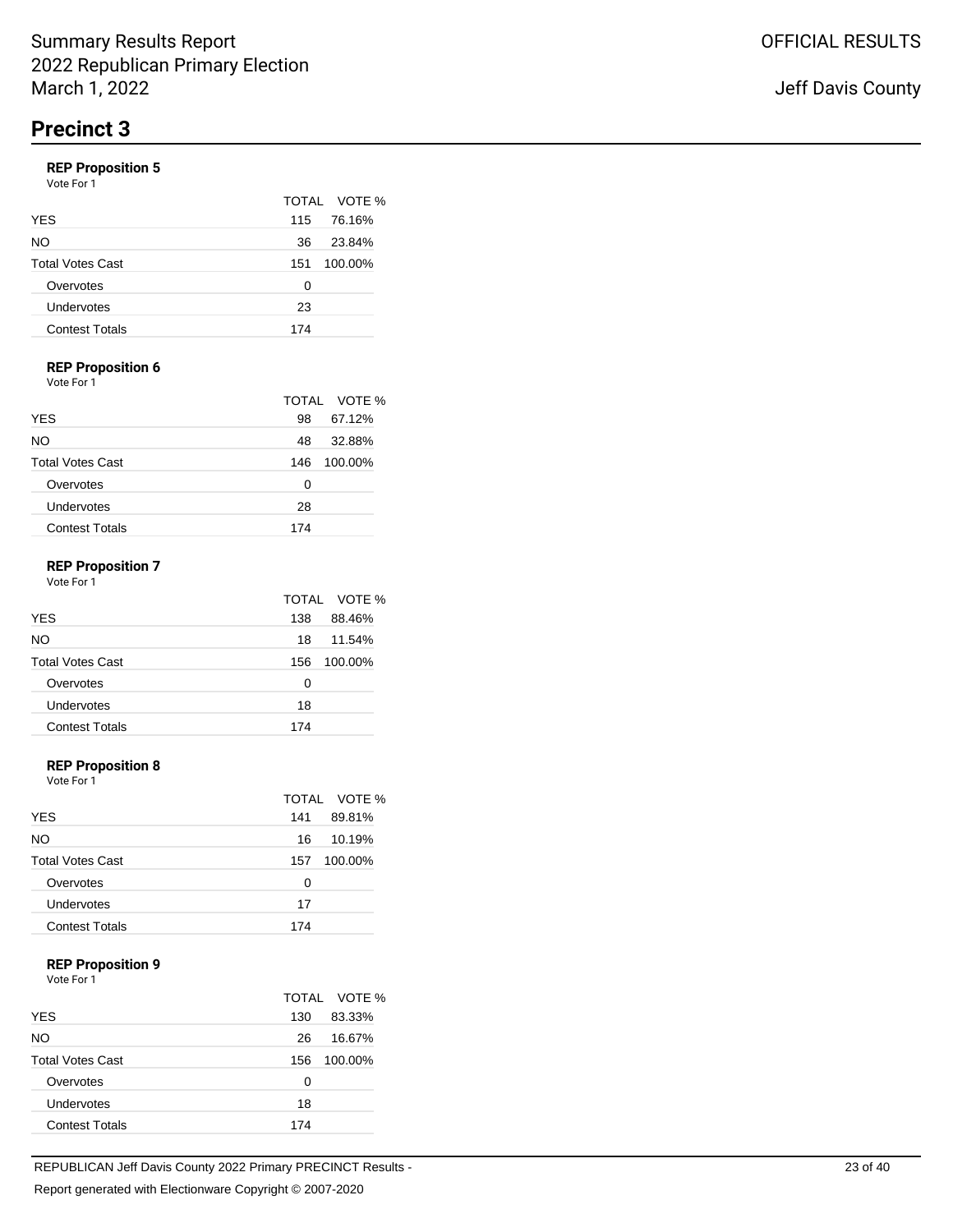# **REP Proposition 10**

| Vote For 1              |     |              |
|-------------------------|-----|--------------|
|                         |     | TOTAL VOTE % |
| <b>YES</b>              | 134 | 86.45%       |
| NO.                     | 21  | 13.55%       |
| <b>Total Votes Cast</b> | 155 | 100.00%      |
| Overvotes               | Ω   |              |
| Undervotes              | 19  |              |
| <b>Contest Totals</b>   | 174 |              |
|                         |     |              |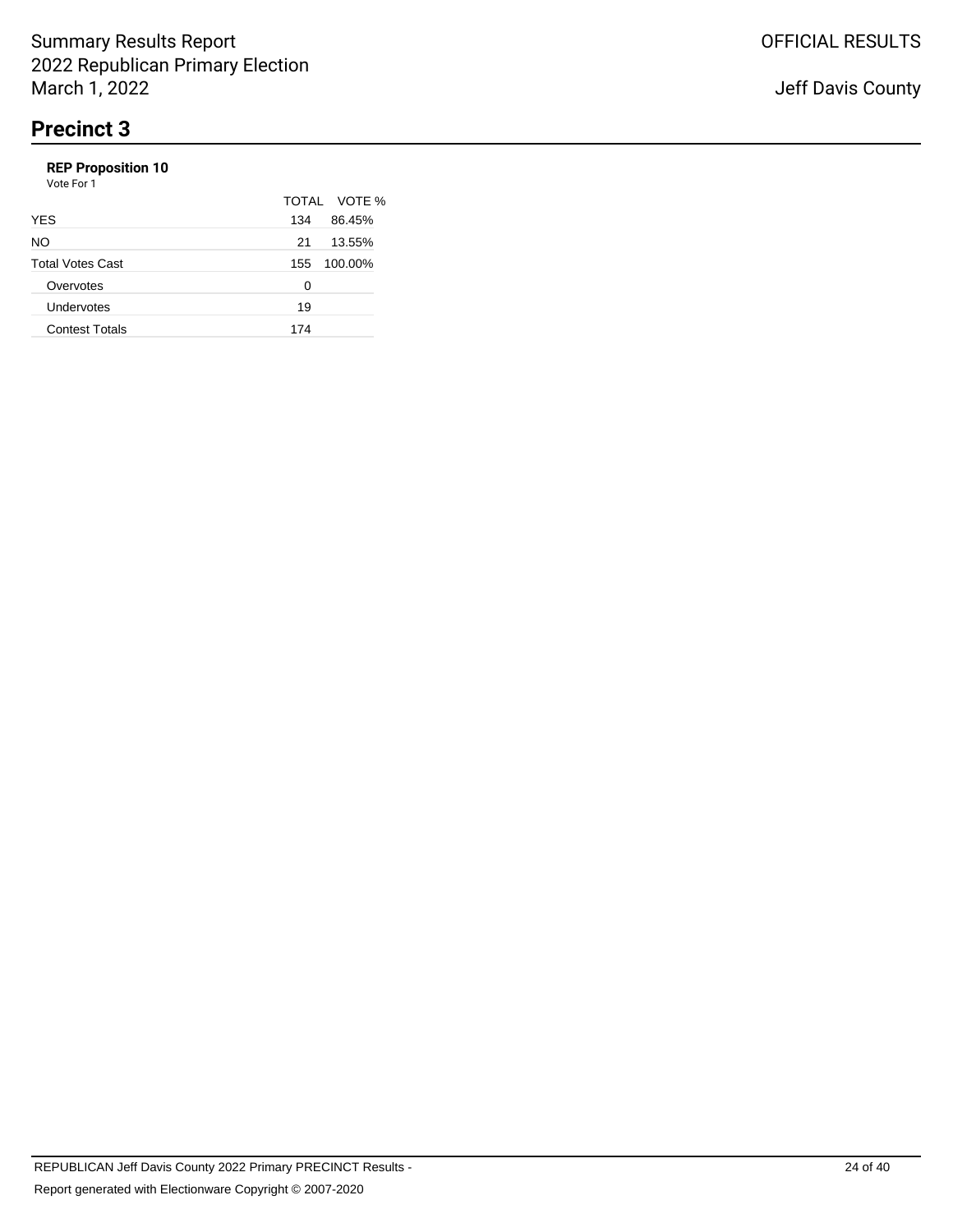# **REP US Rep, District 23**

|                       | TOTAI | VOTE %  |
|-----------------------|-------|---------|
| Alia Garcia           | 5     | 7.69%   |
| Alma Arredondo-Lynch  | 12    | 18.46%  |
| <b>Tony Gonzales</b>  | 48    | 73.85%  |
| Total Votes Cast      | 65    | 100.00% |
| Overvotes             | O     |         |
| Undervotes            | 11    |         |
| <b>Contest Totals</b> | 76    |         |

#### **REP Governor** Vote For 1

|                         | TOTAI | VOTE %   |
|-------------------------|-------|----------|
| Chad Prather            | 3     | 4.41%    |
| Don Huffines            | 6     | 8.82%    |
| <b>Rick Perry</b>       | 2     | 2.94%    |
| Paul Belew              | 2     | 2.94%    |
| Greg Abbott             | 44    | 64.71%   |
| Danny Harrison          | 1     | 1.47%    |
| Allen B. West           | 10    | 14.71%   |
| Kandy Kaye Horn         | 0     | $0.00\%$ |
| <b>Total Votes Cast</b> | 68    | 100.00%  |
| Overvotes               | 0     |          |
| Undervotes              | 8     |          |
| <b>Contest Totals</b>   | 76    |          |

# **REP Lieutenant Governor**

|                         | TOTAL | VOTE %  |
|-------------------------|-------|---------|
| Daniel Miller           | 8     | 13.33%  |
| Todd M. Bullis          | 6     | 10.00%  |
| Aaron Sorrells          | 2     | 3.33%   |
| Dan Patrick             | 39    | 65.00%  |
| Zach Vance              | 1     | 1.67%   |
| <b>Trayce Bradford</b>  | 4     | 6.67%   |
| <b>Total Votes Cast</b> | 60    | 100.00% |
| Overvotes               | 0     |         |
| Undervotes              | 16    |         |
| <b>Contest Totals</b>   | 76    |         |
|                         |       |         |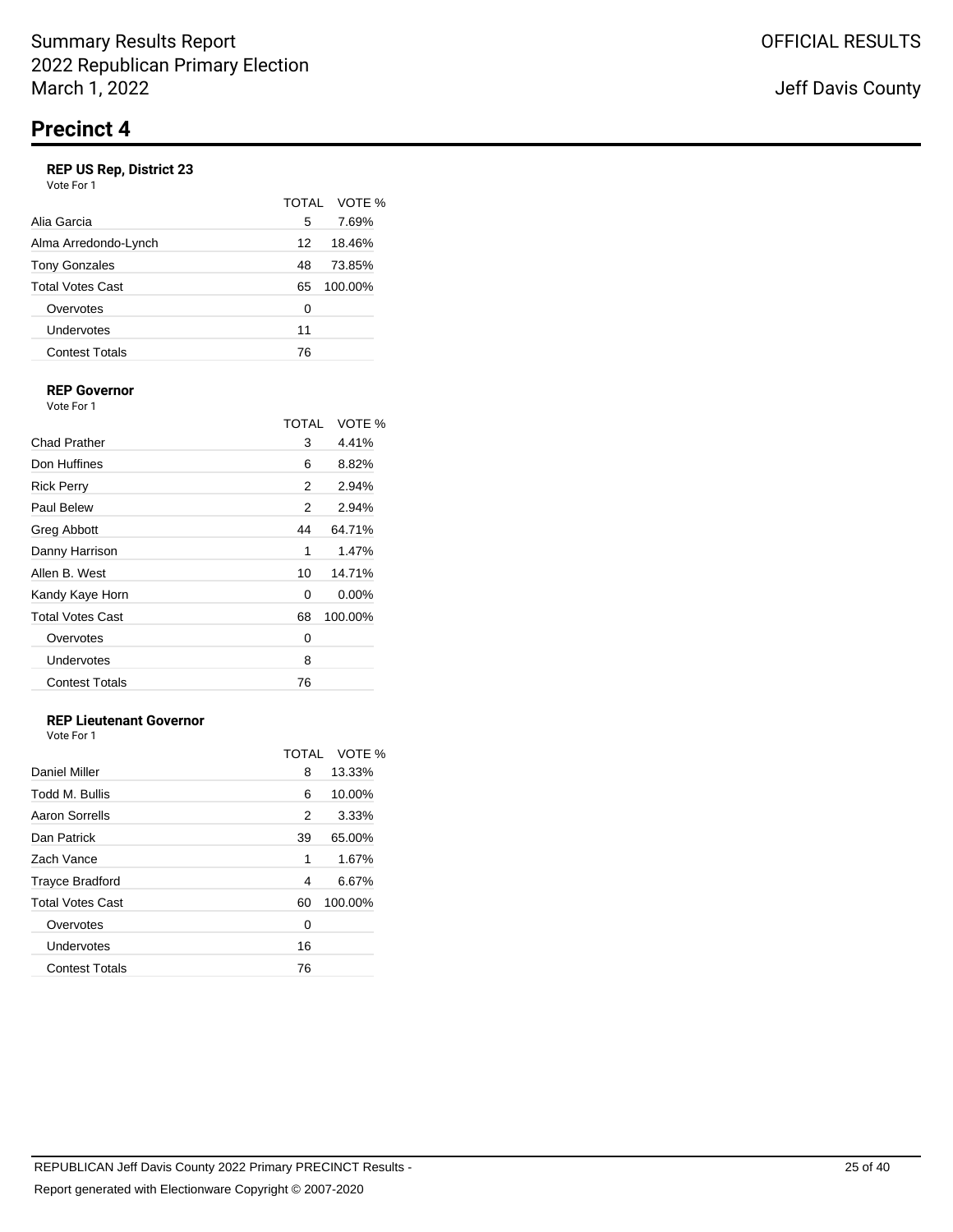### **REP Attorney General**

| Vote For 1              |    |              |
|-------------------------|----|--------------|
|                         |    | TOTAL VOTE % |
| Louie Gohmert           | 7  | 10.94%       |
| George P. Bush          | 15 | 23.44%       |
| Eva Guzman              | 16 | 25.00%       |
| Ken Paxton              | 26 | 40.62%       |
| <b>Total Votes Cast</b> | 64 | 100.00%      |
| Overvotes               | 0  |              |
| Undervotes              | 12 |              |
| <b>Contest Totals</b>   | 76 |              |
|                         |    |              |

#### **REP Comptroller of Public Accounts** Vote For 1

|                         |    | TOTAL VOTE % |
|-------------------------|----|--------------|
| Glenn Hegar             | 47 | 83.93%       |
| Mark V. Goloby          | 9  | 16.07%       |
| <b>Total Votes Cast</b> | 56 | 100.00%      |
| Overvotes               | 0  |              |
| Undervotes              | 20 |              |
| <b>Contest Totals</b>   | 76 |              |

### **REP Comm General Land Office**

Vote For 1

|                         | TOTAI | VOTE %  |
|-------------------------|-------|---------|
| Ben Armenta             | 1     | 2.08%   |
| <b>Tim Westley</b>      | 9     | 18.75%  |
| Dawn Buckingham         | 18    | 37.50%  |
| Jon Spiers              | 8     | 16.67%  |
| Victor Avila            | 2     | 4.17%   |
| <b>Weston Martinez</b>  | 4     | 8.33%   |
| Rufus Lopez             | 2     | 4.17%   |
| Don W. Minton           | 4     | 8.33%   |
| <b>Total Votes Cast</b> | 48    | 100.00% |
| Overvotes               | 0     |         |
| Undervotes              | 28    |         |
| <b>Contest Totals</b>   | 76    |         |
|                         |       |         |

## **REP Commissioner of Agriculture**

|                         |    | TOTAL VOTE % |
|-------------------------|----|--------------|
| James White             | 13 | 23.64%       |
| Sid Miller              | 39 | 70.91%       |
| Carey A. Counsil        | 3  | 5.45%        |
| <b>Total Votes Cast</b> | 55 | 100.00%      |
| Overvotes               | 0  |              |
| Undervotes              | 21 |              |
| <b>Contest Totals</b>   | 76 |              |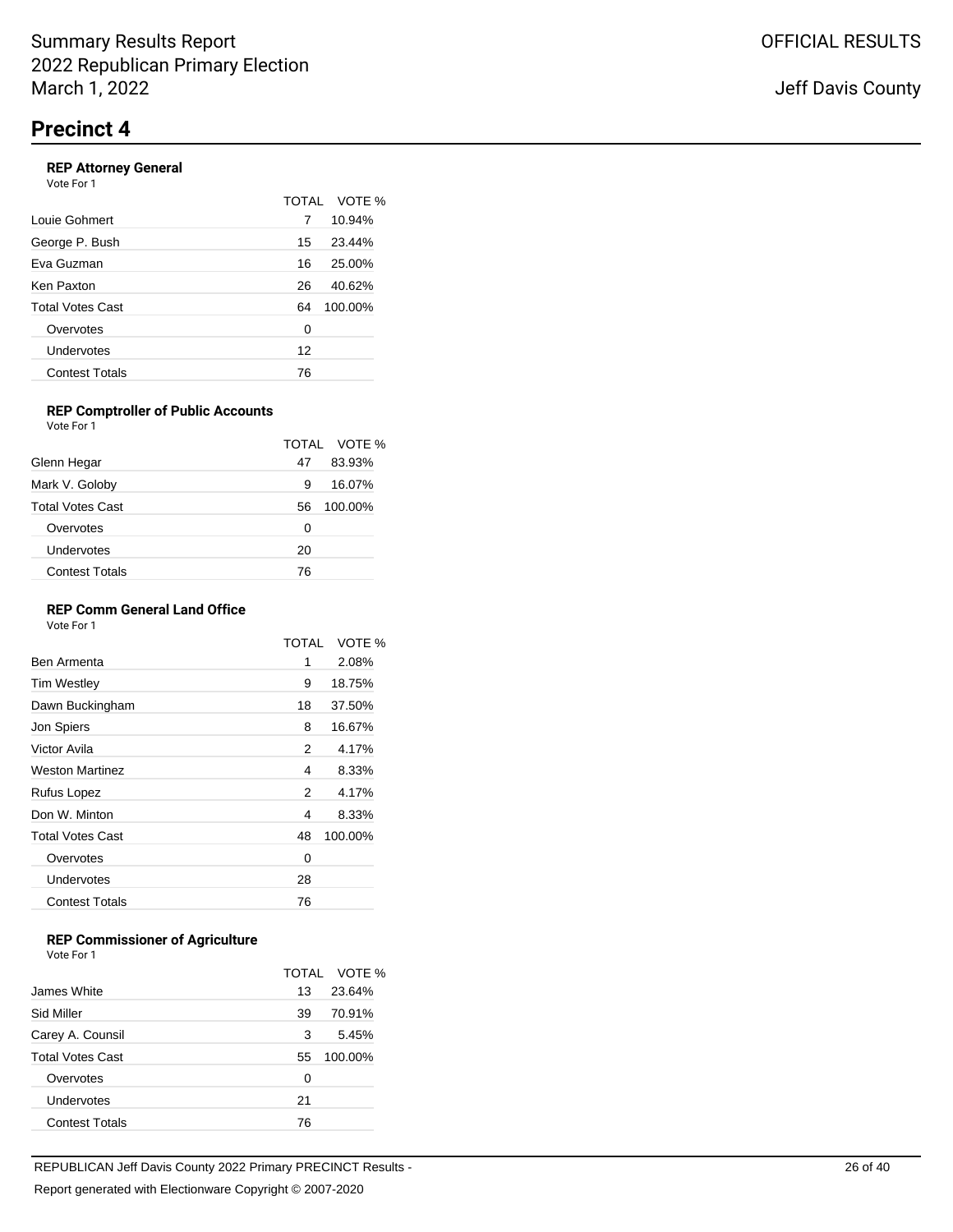## **REP Railroad Commissioner**

| Vote For 1             |              |         |
|------------------------|--------------|---------|
|                        | <b>TOTAL</b> | VOTE %  |
| Sarah Stogner          | 5            | 10.42%  |
| Tom Slocum Jr          | 8            | 16.67%  |
| Wayne Christian        | 25           | 52.08%  |
| Dawayne Tipton         | 3            | 6.25%   |
| Marvin "Sarge" Summers | 7            | 14.58%  |
| Total Votes Cast       | 48           | 100.00% |
| Overvotes              | 0            |         |
| Undervotes             | 28           |         |
| <b>Contest Totals</b>  | 76           |         |

#### **REP Justice, Supreme Court, Pl 3** Vote For 1

|    | TOTAL VOTE % |
|----|--------------|
| 36 | 100.00%      |
| 36 | 100.00%      |
| O  |              |
| 40 |              |
| 76 |              |
|    |              |

## **REP Justice, Supreme Court, Pl 5**

Vote For 1

| 38 |         |
|----|---------|
|    | 100.00% |
| 38 | 100.00% |
| 0  |         |
| 38 |         |
| 76 |         |
|    |         |

## **REP Justice, Supreme Court, Pl 9**

Vote For 1

|                         |    | TOTAL VOTE % |
|-------------------------|----|--------------|
| Evan Young              | 24 | 60.00%       |
| David J. Schenck        | 16 | 40.00%       |
| <b>Total Votes Cast</b> | 40 | 100.00%      |
| Overvotes               | Ω  |              |
| Undervotes              | 36 |              |
| <b>Contest Totals</b>   | 76 |              |

### **REP Judge, Ct of Crim App, Pl 2**

| Vote For 1 |  |  |
|------------|--|--|
|            |  |  |

| .                       |    |              |
|-------------------------|----|--------------|
|                         |    | TOTAL VOTE % |
| Mary Lou Keel           | 37 | 100.00%      |
| <b>Total Votes Cast</b> | 37 | 100.00%      |
| Overvotes               | Ω  |              |
| Undervotes              | 39 |              |
| <b>Contest Totals</b>   | 76 |              |
|                         |    |              |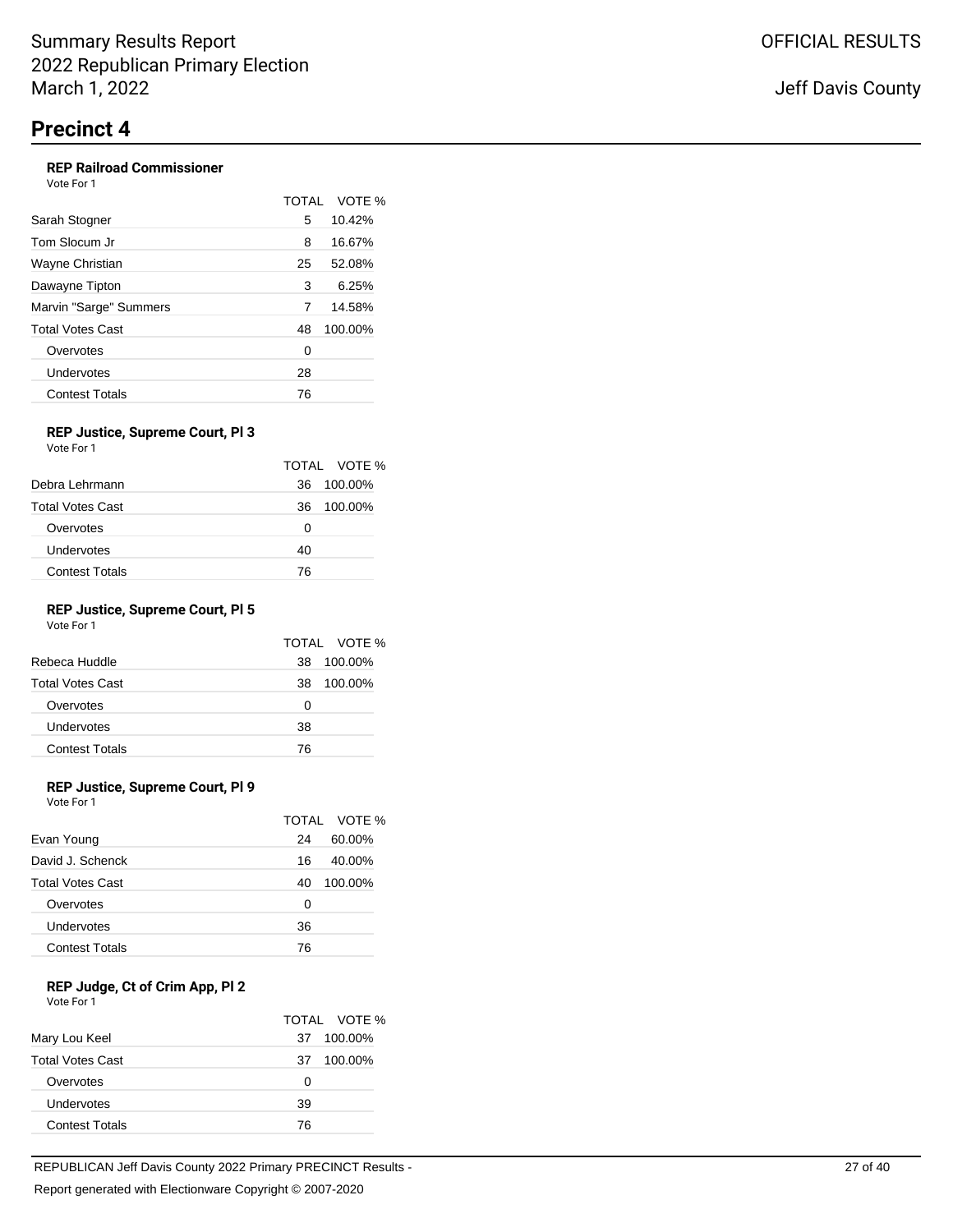### **REP Judge, Ct of Crim App, Pl 5**

| Vote For 1 |
|------------|
|------------|

|                         |    | TOTAL VOTE % |
|-------------------------|----|--------------|
| Scott Walker            | 25 | 65.79%       |
| Clint Morgan            | 13 | 34.21%       |
| <b>Total Votes Cast</b> | 38 | 100.00%      |
| Overvotes               | 0  |              |
| Undervotes              | 38 |              |
| <b>Contest Totals</b>   | 76 |              |

#### **REP Judge, Ct of Crim App, Pl 6** Vote For 1

|                         |    | TOTAL VOTE % |
|-------------------------|----|--------------|
| Jesse F. McClure, III   | 37 | 100.00%      |
| <b>Total Votes Cast</b> | 37 | 100.00%      |
| Overvotes               | Ω  |              |
| Undervotes              | 39 |              |
| <b>Contest Totals</b>   | 76 |              |

#### **REP Member, State BoE, Dist 1** Vote For 1

|                          |    | TOTAL VOTE % |
|--------------------------|----|--------------|
| Michael "Travis" Stevens | 29 | 78.38%       |
| Lani Popp                | 8  | 21.62%       |
| <b>Total Votes Cast</b>  | 37 | 100.00%      |
| Overvotes                | 0  |              |
| Undervotes               | 39 |              |
| <b>Contest Totals</b>    | 76 |              |

## **REP State Senator, Dist 29**

Vote For 1

|                         |    | TOTAL VOTE % |
|-------------------------|----|--------------|
| Derek L. Zubeldia       | 36 | 100.00%      |
| <b>Total Votes Cast</b> | 36 | 100.00%      |
| Overvotes               | Ω  |              |
| Undervotes              | 40 |              |
| <b>Contest Totals</b>   | 76 |              |
|                         |    |              |

### **REP State Representative, Dist 74**

| Vote For 1 |  |
|------------|--|
|------------|--|

|                         |    | TOTAL VOTE % |
|-------------------------|----|--------------|
| Katherine Parker        | 40 | 100.00%      |
| <b>Total Votes Cast</b> | 40 | 100.00%      |
| Overvotes               | Ω  |              |
| Undervotes              | 36 |              |
| <b>Contest Totals</b>   | 76 |              |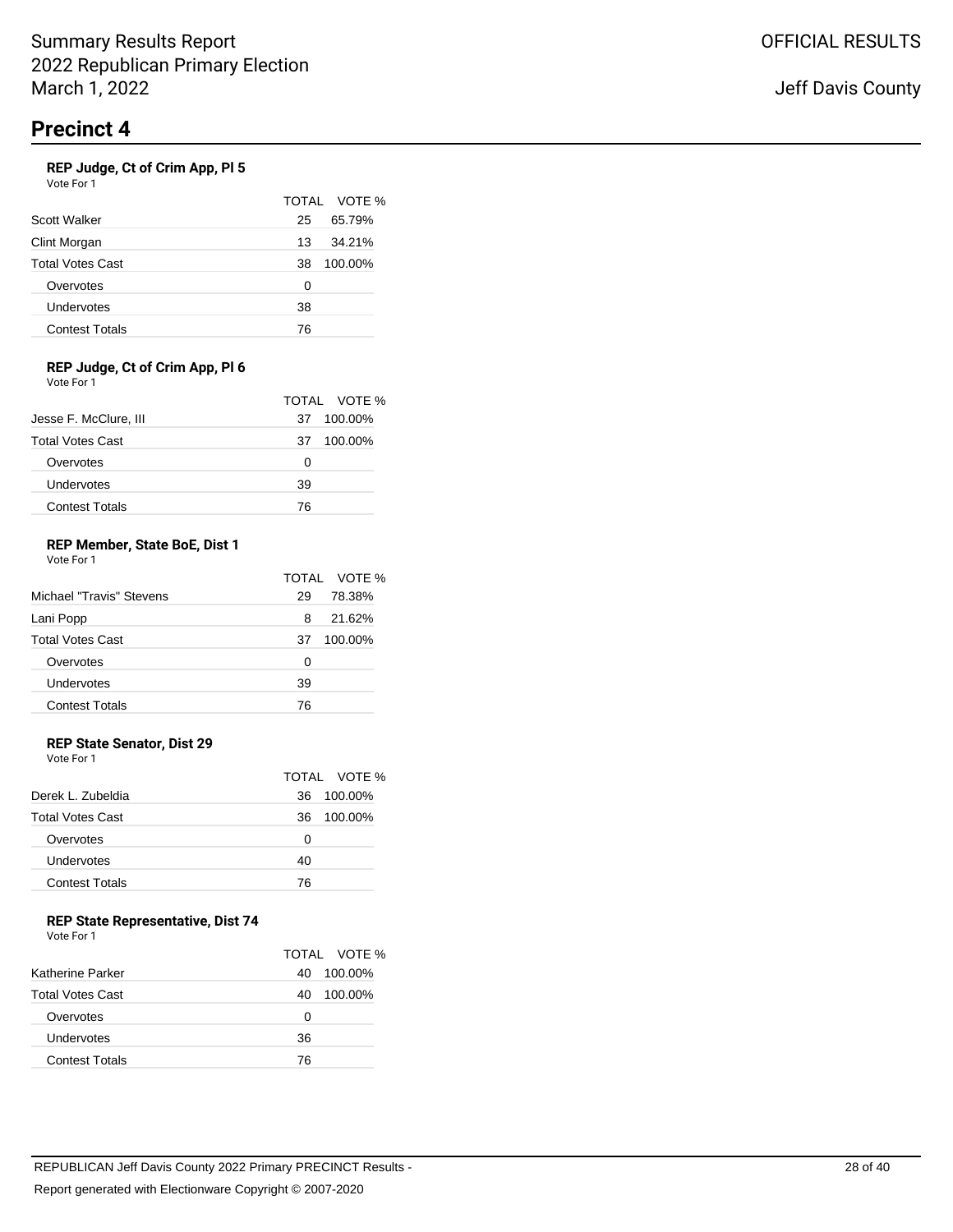## **REP Justice, 8th Ct of App Dist, Pl 2**

| Vote For 1              |               |  |
|-------------------------|---------------|--|
|                         | TOTAL VOTE %  |  |
| Jeff Alley              | 100.00%<br>36 |  |
| <b>Total Votes Cast</b> | 100.00%<br>36 |  |
| Overvotes               | Ω             |  |
| Undervotes              | 40            |  |
| <b>Contest Totals</b>   | 76            |  |

### **REP County Judge**

Vote For 1

|                         |    | TOTAL VOTE % |
|-------------------------|----|--------------|
| Graydon Hicks, III      | 20 | 27.40%       |
| Curtis Evans            | 53 | 72.60%       |
| <b>Total Votes Cast</b> | 73 | 100.00%      |
| Overvotes               | 0  |              |
| Undervotes              | 3  |              |
| <b>Contest Totals</b>   | 76 |              |

#### **REP District and County Clerk** Vote For 1

|                         |    | TOTAL VOTE % |
|-------------------------|----|--------------|
| Jennifer Wright         | 61 | 100.00%      |
| <b>Total Votes Cast</b> | 61 | 100.00%      |
| Overvotes               | 0  |              |
| Undervotes              | 15 |              |
| <b>Contest Totals</b>   | 76 |              |

### **REP County Treasurer**

Vote For 1

|    | TOTAL VOTE % |
|----|--------------|
|    | 42 100.00%   |
| 42 | 100.00%      |
| 0  |              |
| 34 |              |
| 76 |              |
|    |              |

# **REP County Commissioner Pct 4**

| Vote For 1 |  |
|------------|--|
|------------|--|

|                         |    | TOTAL VOTE % |
|-------------------------|----|--------------|
| Royce Laskoskie         | 34 | 100.00%      |
| <b>Total Votes Cast</b> | 34 | 100.00%      |
| Overvotes               | Ω  |              |
| Undervotes              | 42 |              |
| <b>Contest Totals</b>   | 76 |              |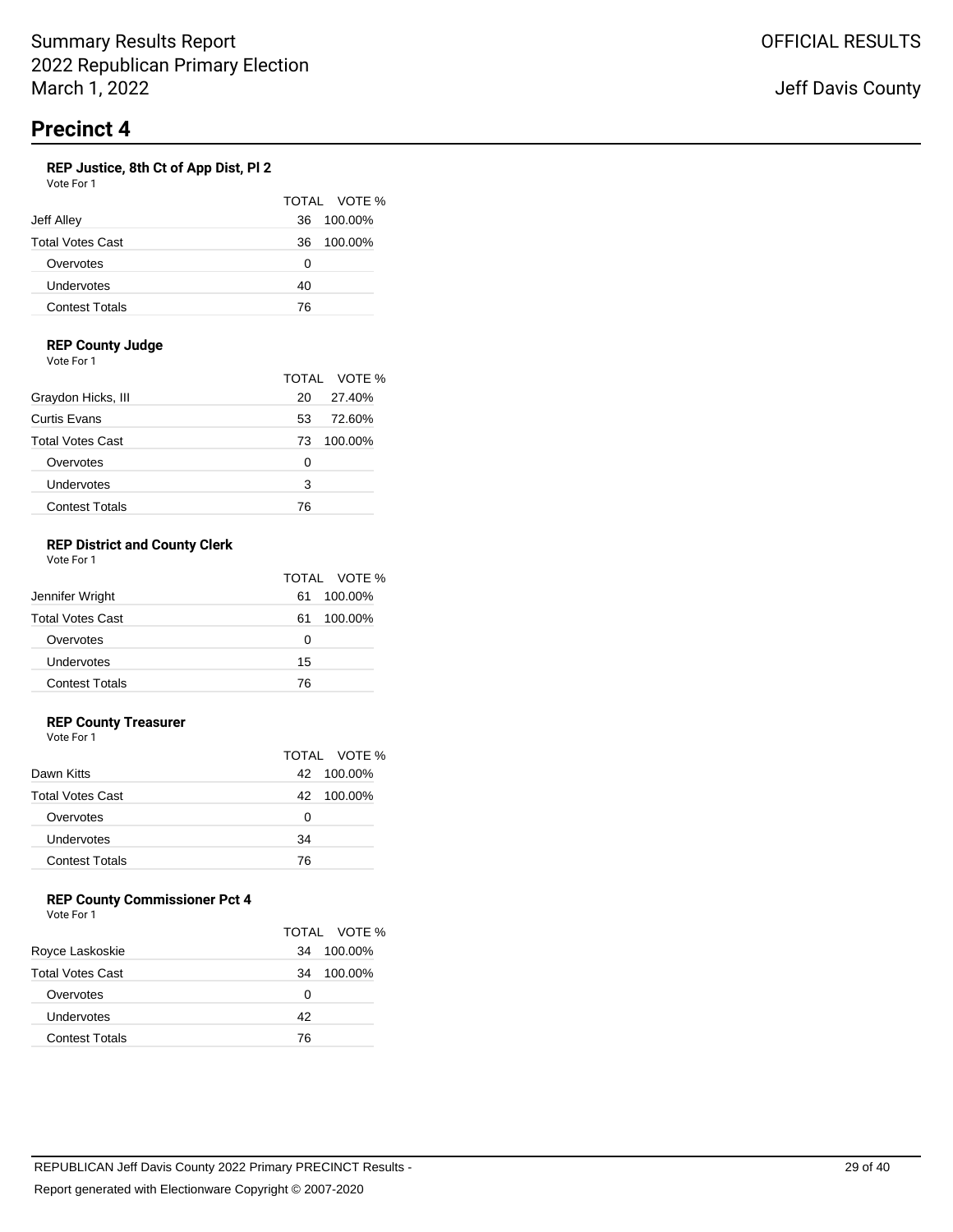#### **REP Justice of the Peace** Vote For 1

|                         |    | TOTAL VOTE % |
|-------------------------|----|--------------|
| Mary Ann Luedecke       | 57 | 100.00%      |
| <b>Total Votes Cast</b> | 57 | 100.00%      |
| Overvotes               | Ω  |              |
| Undervotes              | 19 |              |
| <b>Contest Totals</b>   | 76 |              |

### **REP County Chair**

Vote For 1

|                         |    | TOTAL VOTE % |
|-------------------------|----|--------------|
| Robert W. Gray          | 42 | 100.00%      |
| <b>Total Votes Cast</b> | 42 | 100.00%      |
| Overvotes               | Ω  |              |
| Undervotes              | 34 |              |
| <b>Contest Totals</b>   | 76 |              |

# **REP Proposition 1**

Vote For 1

|                         |    | TOTAL VOTE % |
|-------------------------|----|--------------|
| <b>YES</b>              | 57 | 79.17%       |
| <b>NO</b>               | 15 | 20.83%       |
| <b>Total Votes Cast</b> | 72 | 100.00%      |
| Overvotes               | O  |              |
| Undervotes              | 4  |              |
| <b>Contest Totals</b>   | 76 |              |

### **REP Proposition 2**

Vote For 1

|                         |    | TOTAL VOTE % |
|-------------------------|----|--------------|
| <b>YES</b>              | 38 | 54.29%       |
| <b>NO</b>               | 32 | 45.71%       |
| <b>Total Votes Cast</b> | 70 | 100.00%      |
| Overvotes               | 0  |              |
| Undervotes              | 6  |              |
| <b>Contest Totals</b>   | 76 |              |

### **REP Proposition 3**

Vote For 1

|                         |    | TOTAL VOTE % |
|-------------------------|----|--------------|
| <b>YES</b>              | 60 | 84.51%       |
| NO.                     | 11 | 15.49%       |
| <b>Total Votes Cast</b> | 71 | 100.00%      |
| Overvotes               | O  |              |
| Undervotes              | 5  |              |
| <b>Contest Totals</b>   | 76 |              |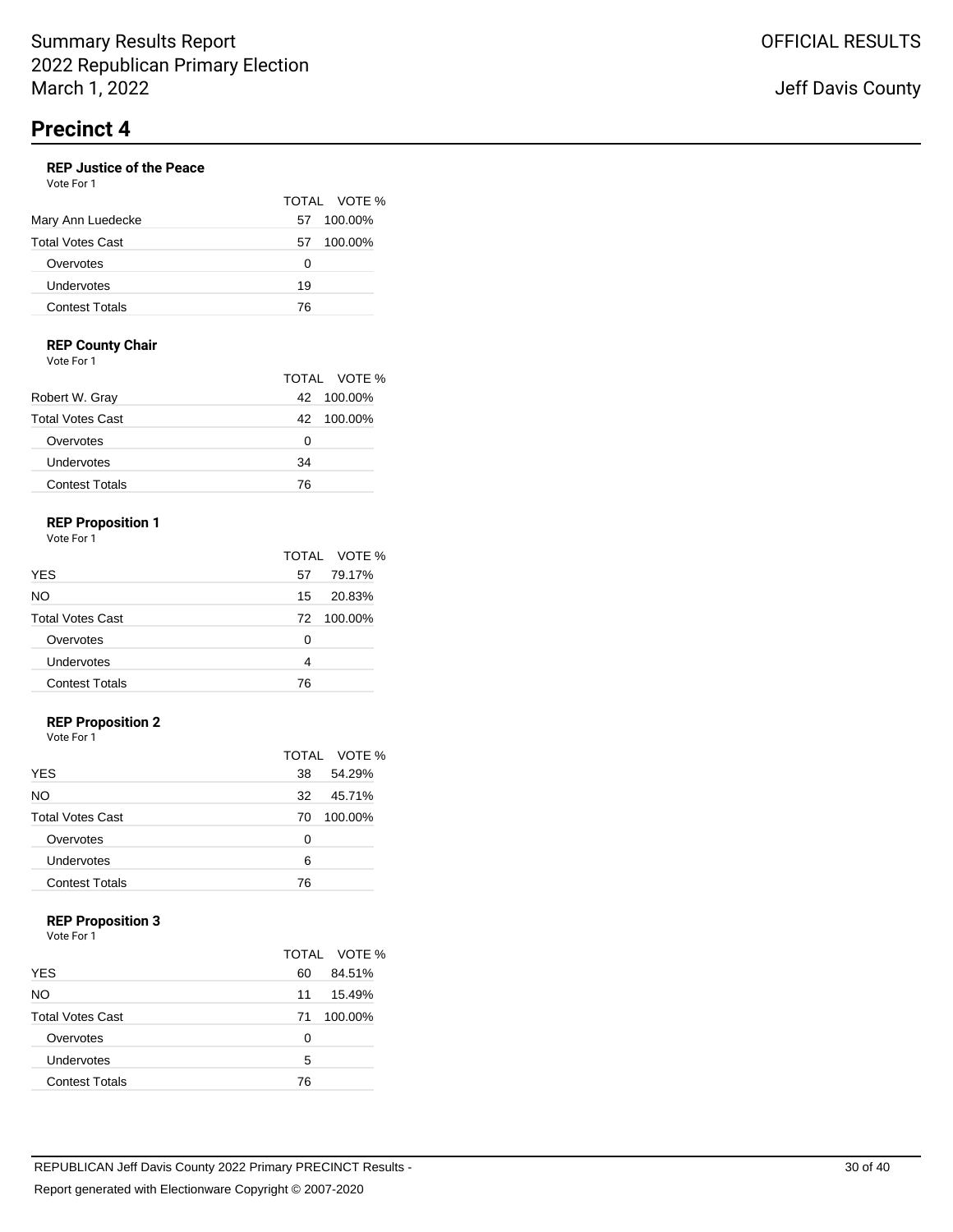# **REP Proposition 4**

| . <b>.</b> .<br>Vote For 1 |    |              |
|----------------------------|----|--------------|
|                            |    | TOTAL VOTE % |
| YES                        | 60 | 85.71%       |
| NO.                        | 10 | 14.29%       |
| <b>Total Votes Cast</b>    | 70 | 100.00%      |
| Overvotes                  | ∩  |              |
| Undervotes                 | 6  |              |
| <b>Contest Totals</b>      | 76 |              |
|                            |    |              |

# **REP Proposition 5**

Vote For 1

|                         | TOTAL VOTE %  |
|-------------------------|---------------|
| <b>YES</b>              | 73.13%<br>49  |
| NO                      | 26.87%<br>18  |
| <b>Total Votes Cast</b> | 100.00%<br>67 |
| Overvotes               | O             |
| Undervotes              | 9             |
| <b>Contest Totals</b>   | 76            |

#### **REP Proposition 6** Vote For 1

|                         |    | TOTAL VOTE % |
|-------------------------|----|--------------|
| <b>YES</b>              | 50 | 71.43%       |
| NO.                     | 20 | 28.57%       |
| <b>Total Votes Cast</b> | 70 | 100.00%      |
| Overvotes               | 0  |              |
| Undervotes              | 6  |              |
| <b>Contest Totals</b>   | 76 |              |

### **REP Proposition 7**

Vote For 1

|                         |    | TOTAL VOTE % |
|-------------------------|----|--------------|
| <b>YES</b>              | 64 | 88.89%       |
| NO.                     | 8  | 11.11%       |
| <b>Total Votes Cast</b> | 72 | 100.00%      |
| Overvotes               | O  |              |
| Undervotes              | 4  |              |
| <b>Contest Totals</b>   | 76 |              |

#### **REP Proposition 8**

|                         |    | TOTAL VOTE % |
|-------------------------|----|--------------|
| <b>YES</b>              | 60 | 86.96%       |
| NO                      | 9  | 13.04%       |
| <b>Total Votes Cast</b> | 69 | 100.00%      |
| Overvotes               | Ω  |              |
| Undervotes              | 7  |              |
| <b>Contest Totals</b>   | 76 |              |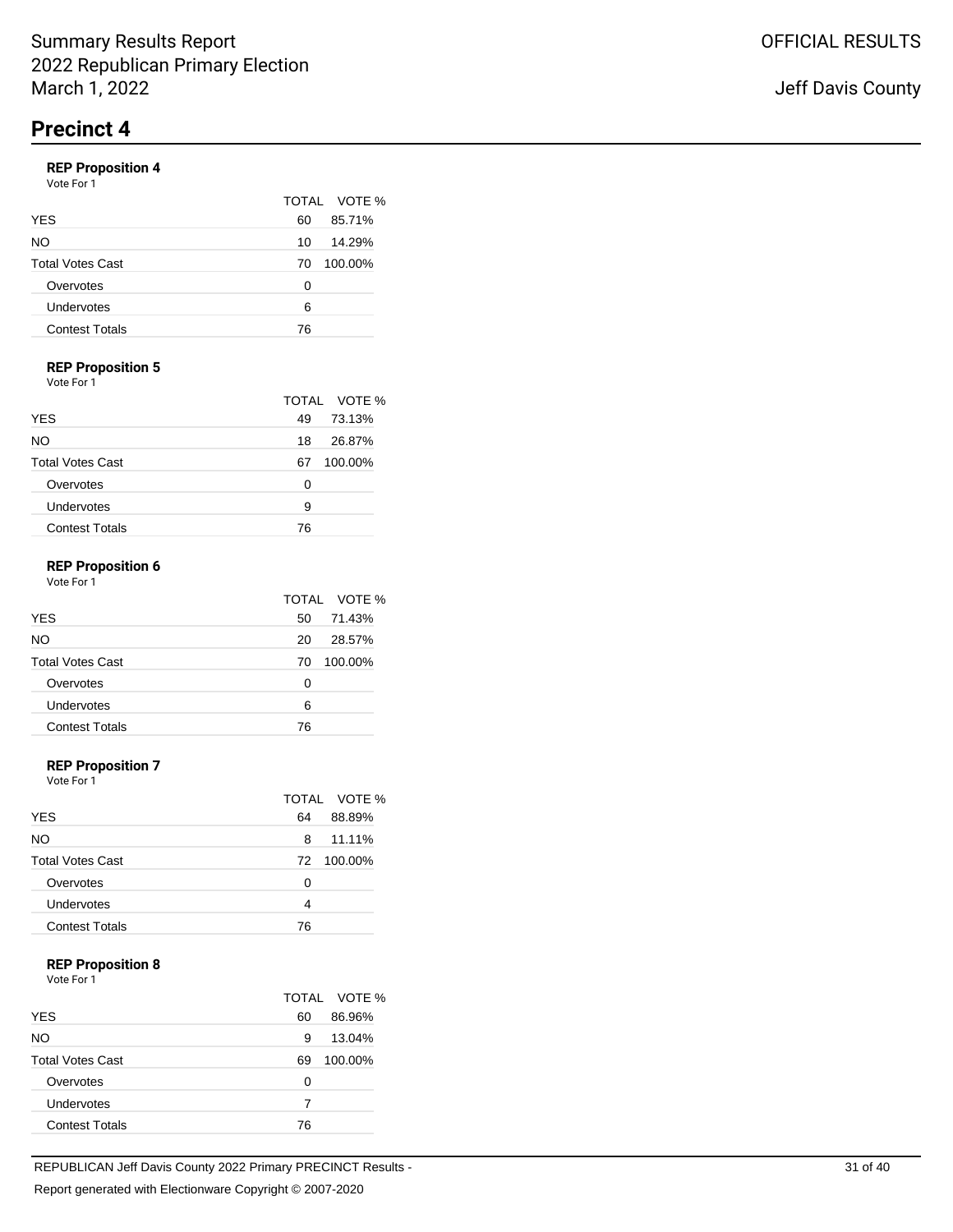# **REP Proposition 9**

| Vote For 1              |               |
|-------------------------|---------------|
|                         | TOTAL VOTE %  |
| YES                     | 87.32%<br>62  |
| NO                      | 12.68%<br>9   |
| <b>Total Votes Cast</b> | 100.00%<br>71 |
| Overvotes               | 0             |
| Undervotes              | 5             |
| <b>Contest Totals</b>   | 76            |
|                         |               |

## **REP Proposition 10**

|                         |    | TOTAL VOTE % |
|-------------------------|----|--------------|
| <b>YES</b>              | 57 | 86.36%       |
| NO.                     | 9  | 13.64%       |
| <b>Total Votes Cast</b> | 66 | 100.00%      |
| Overvotes               | 0  |              |
| Undervotes              | 10 |              |
| <b>Contest Totals</b>   | 76 |              |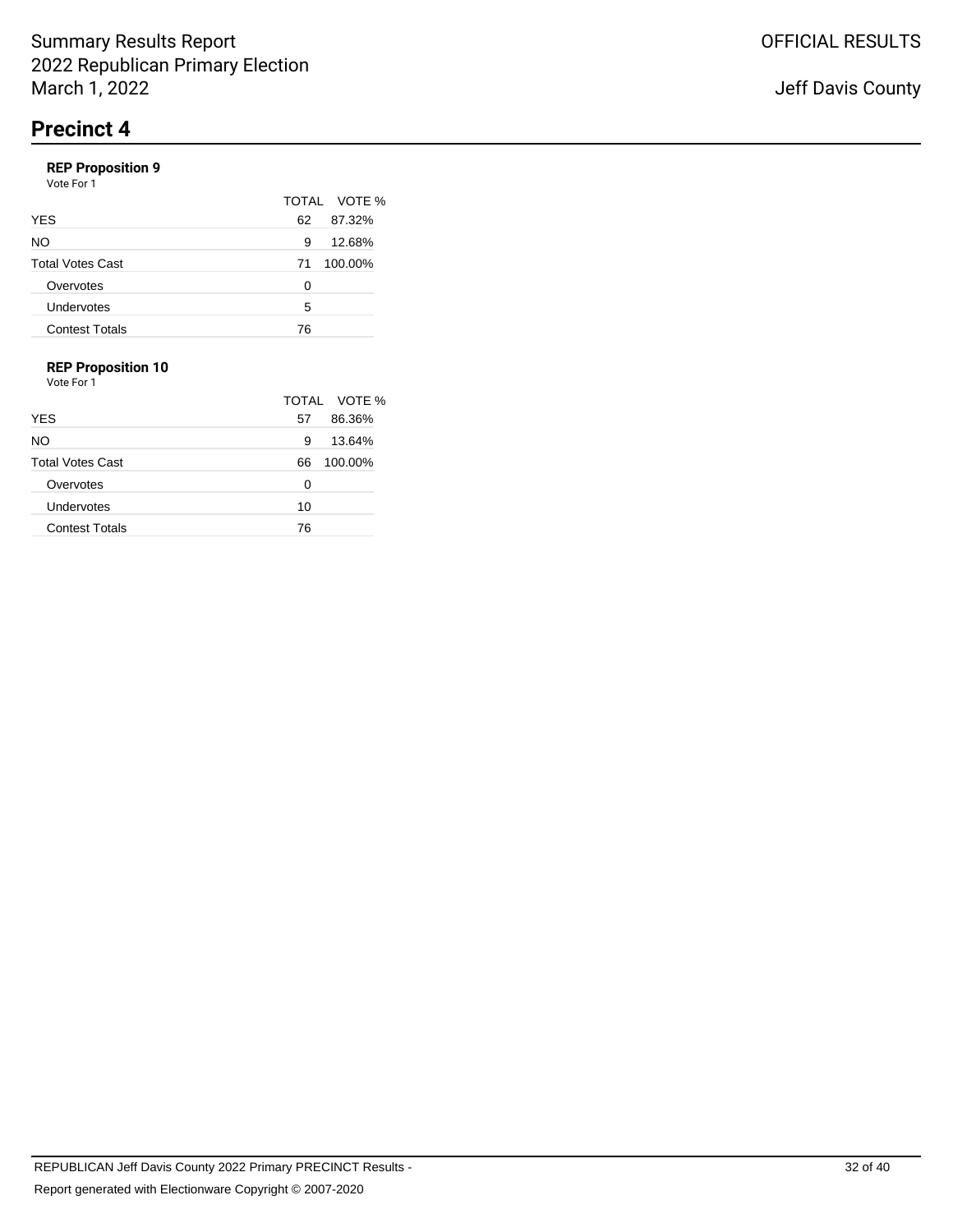## **REP US Rep, District 23**

| Vote For 1 |  |
|------------|--|
|------------|--|

|                         | TOTAI | VOTE %  |
|-------------------------|-------|---------|
| Alia Garcia             | 11    | 13.58%  |
| Alma Arredondo-Lynch    | 33    | 40.74%  |
| <b>Tony Gonzales</b>    | 37    | 45.68%  |
| <b>Total Votes Cast</b> | 81    | 100.00% |
| Overvotes               | 0     |         |
| Undervotes              | 9     |         |
| <b>Contest Totals</b>   | 90    |         |

#### **REP Governor** Vote For 1

|                         | <b>TOTAL</b> | VOTE %  |
|-------------------------|--------------|---------|
| Chad Prather            | 5            | 5.81%   |
| Don Huffines            | 7            | 8.14%   |
| <b>Rick Perry</b>       | 5            | 5.81%   |
| <b>Paul Belew</b>       | 3            | 3.49%   |
| <b>Greg Abbott</b>      | 47           | 54.65%  |
| Danny Harrison          | 1            | 1.16%   |
| Allen B. West           | 14           | 16.28%  |
| Kandy Kaye Horn         | 4            | 4.65%   |
| <b>Total Votes Cast</b> | 86           | 100.00% |
| Overvotes               | 0            |         |
| Undervotes              | 4            |         |
| <b>Contest Totals</b>   | 90           |         |

# **REP Lieutenant Governor**

| Vote For 1 |  |  |
|------------|--|--|
|------------|--|--|

|                         | <b>TOTAL</b> | VOTE %  |
|-------------------------|--------------|---------|
| Daniel Miller           | 4            | 5.06%   |
| Todd M. Bullis          | 1            | 1.27%   |
| Aaron Sorrells          | 4            | 5.06%   |
| Dan Patrick             | 55           | 69.62%  |
| Zach Vance              | 7            | 8.86%   |
| <b>Trayce Bradford</b>  | 8            | 10.13%  |
| <b>Total Votes Cast</b> | 79           | 100.00% |
| Overvotes               | 0            |         |
| Undervotes              | 11           |         |
| <b>Contest Totals</b>   | 90           |         |
|                         |              |         |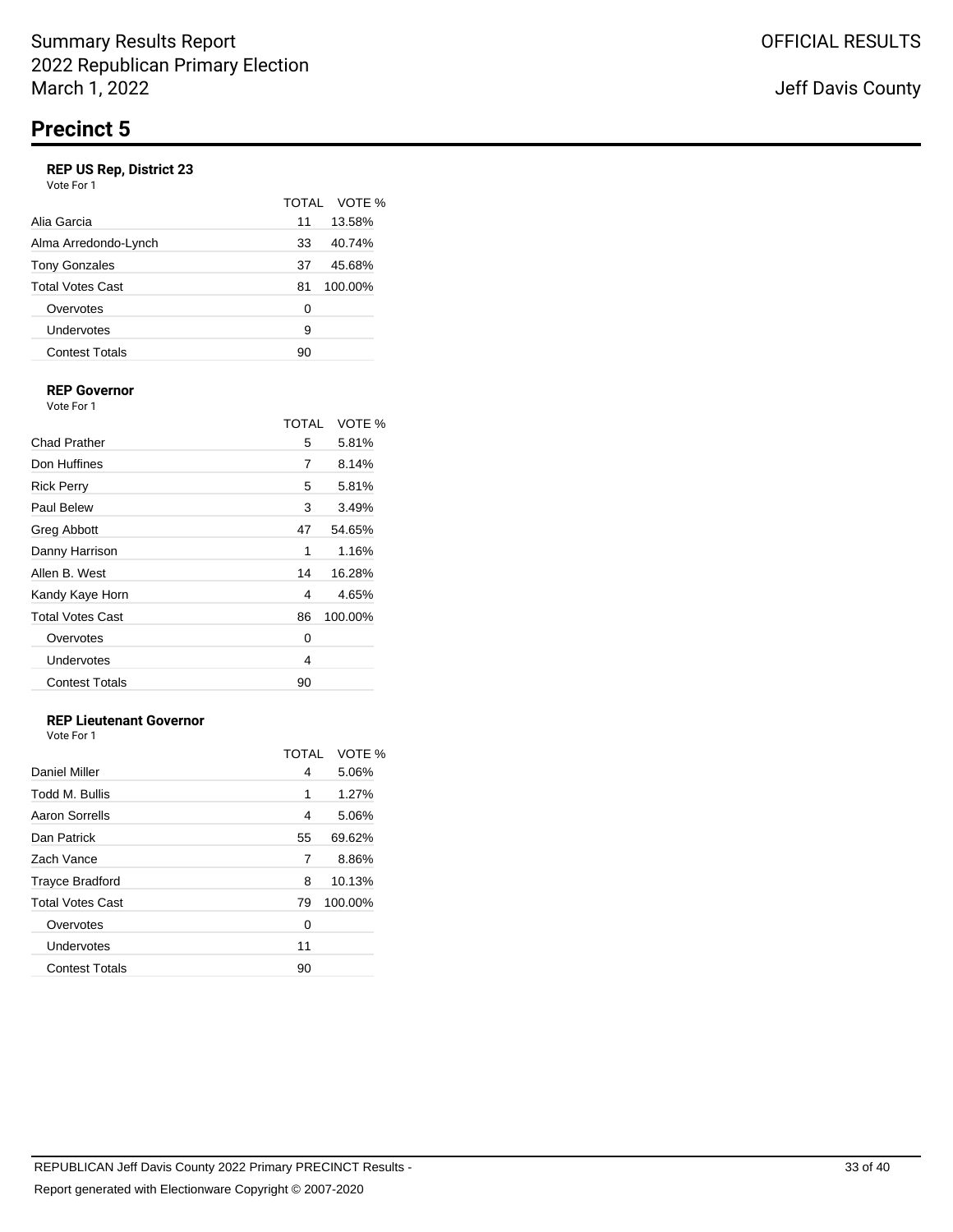### **REP Attorney General**

| Vote For 1              |    |              |
|-------------------------|----|--------------|
|                         |    | TOTAL VOTE % |
| Louie Gohmert           | 11 | 14.29%       |
| George P. Bush          | 18 | 23.38%       |
| Eva Guzman              | 12 | 15.58%       |
| Ken Paxton              | 36 | 46.75%       |
| <b>Total Votes Cast</b> | 77 | 100.00%      |
| Overvotes               | 0  |              |
| Undervotes              | 13 |              |
| <b>Contest Totals</b>   | 90 |              |
|                         |    |              |

#### **REP Comptroller of Public Accounts** Vote For 1

|                         |    | TOTAL VOTE % |
|-------------------------|----|--------------|
| Glenn Hegar             | 55 | 80.88%       |
| Mark V. Goloby          | 13 | 19.12%       |
| <b>Total Votes Cast</b> | 68 | 100.00%      |
| Overvotes               | O  |              |
| Undervotes              | 22 |              |
| <b>Contest Totals</b>   | 90 |              |

### **REP Comm General Land Office**

Vote For 1

|                         | TOTAI | VOTE %  |
|-------------------------|-------|---------|
| Ben Armenta             | 4     | 5.97%   |
| <b>Tim Westley</b>      | 10    | 14.93%  |
| Dawn Buckingham         | 25    | 37.31%  |
| Jon Spiers              | 5     | 7.46%   |
| Victor Avila            | 6     | 8.96%   |
| <b>Weston Martinez</b>  | 1     | 1.49%   |
| Rufus Lopez             | 4     | 5.97%   |
| Don W. Minton           | 12    | 17.91%  |
| <b>Total Votes Cast</b> | 67    | 100.00% |
| Overvotes               | 0     |         |
| Undervotes              | 23    |         |
| <b>Contest Totals</b>   | 90    |         |
|                         |       |         |

## **REP Commissioner of Agriculture**

|                         |    | TOTAL VOTE % |
|-------------------------|----|--------------|
| James White             | 20 | 28.99%       |
| Sid Miller              | 39 | 56.52%       |
| Carey A. Counsil        | 10 | 14.49%       |
| <b>Total Votes Cast</b> | 69 | 100.00%      |
| Overvotes               | 0  |              |
| Undervotes              | 21 |              |
| <b>Contest Totals</b>   | 90 |              |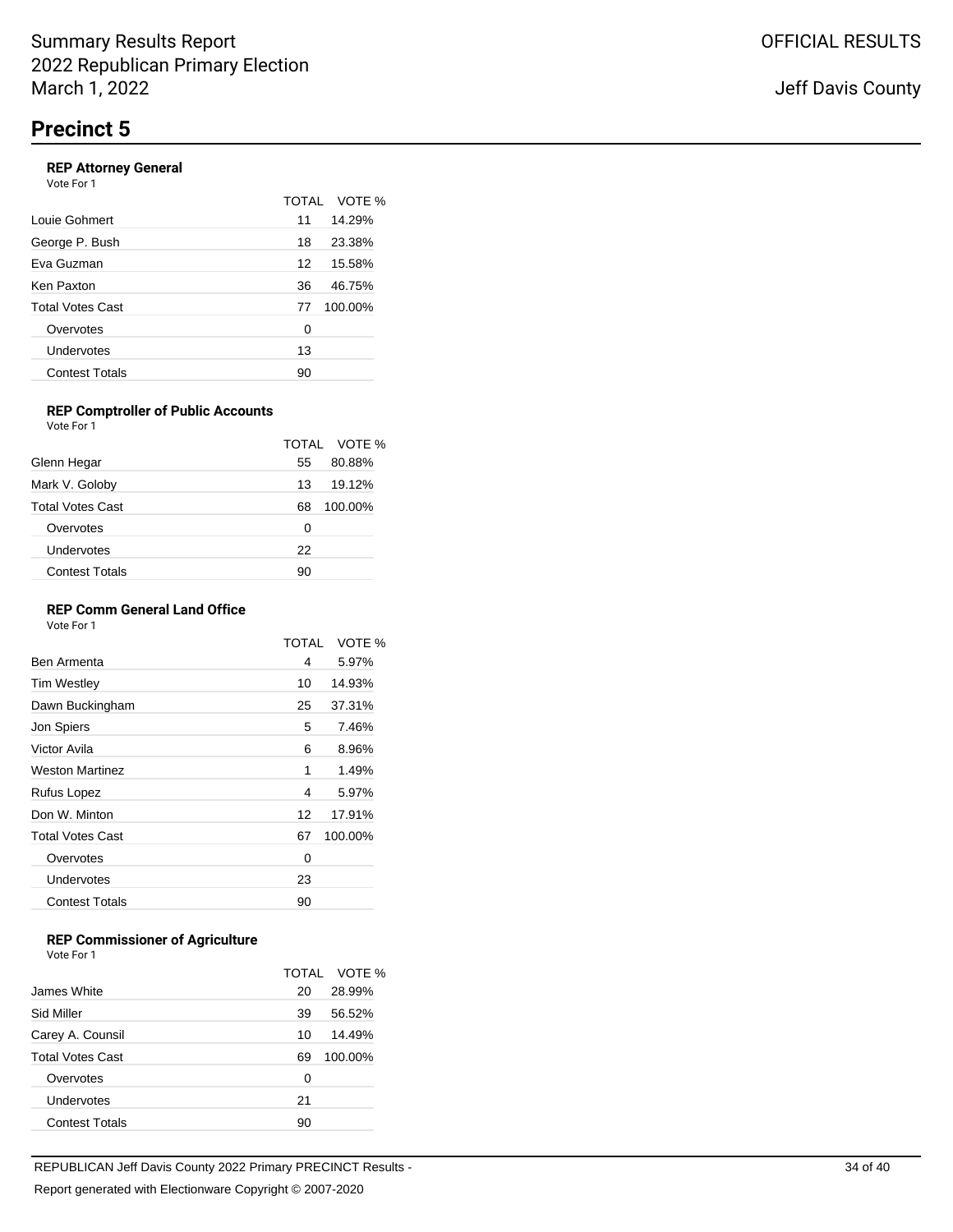## **REP Railroad Commissioner**

| Vote For 1             |              |         |
|------------------------|--------------|---------|
|                        | <b>TOTAL</b> | VOTE %  |
| Sarah Stogner          | 10           | 15.15%  |
| Tom Slocum Jr          | 17           | 25.76%  |
| Wayne Christian        | 21           | 31.82%  |
| Dawayne Tipton         | 5            | 7.58%   |
| Marvin "Sarge" Summers | 13           | 19.70%  |
| Total Votes Cast       | 66           | 100.00% |
| Overvotes              | 0            |         |
| Undervotes             | 24           |         |
| <b>Contest Totals</b>  | 90           |         |

#### **REP Justice, Supreme Court, Pl 3** Vote For 1

|    | TOTAL VOTE % |
|----|--------------|
| 55 | 100.00%      |
| 55 | 100.00%      |
| 0  |              |
| 35 |              |
| 90 |              |
|    |              |

# **REP Justice, Supreme Court, Pl 5**

Vote For 1

|                         |    | TOTAL VOTE % |
|-------------------------|----|--------------|
| Rebeca Huddle           | 56 | 100.00%      |
| <b>Total Votes Cast</b> | 56 | 100.00%      |
| Overvotes               | 0  |              |
| Undervotes              | 34 |              |
| <b>Contest Totals</b>   | 90 |              |

## **REP Justice, Supreme Court, Pl 9**

Vote For 1

|                         |    | TOTAL VOTE % |
|-------------------------|----|--------------|
| Evan Young              | 40 | 63.49%       |
| David J. Schenck        | 23 | 36.51%       |
| <b>Total Votes Cast</b> | 63 | 100.00%      |
| Overvotes               | 0  |              |
| Undervotes              | 27 |              |
| <b>Contest Totals</b>   | 90 |              |

#### **REP Judge, Ct of Crim App, Pl 2** Vote For 1

|                         |    | TOTAL VOTE % |
|-------------------------|----|--------------|
| Mary Lou Keel           | 49 | 100.00%      |
| <b>Total Votes Cast</b> | 49 | 100.00%      |
| Overvotes               | 0  |              |
| Undervotes              | 41 |              |
| <b>Contest Totals</b>   | 90 |              |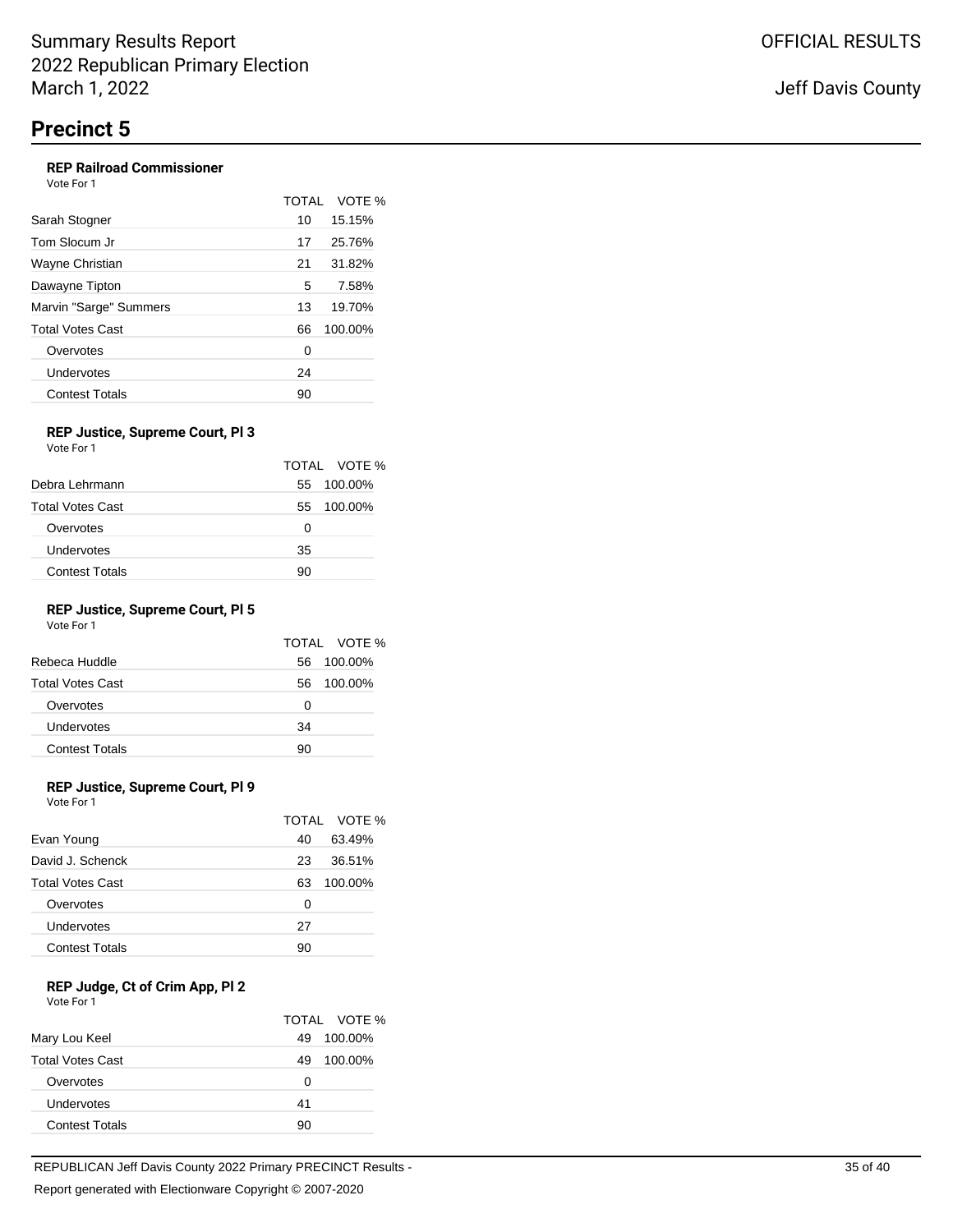### **REP Judge, Ct of Crim App, Pl 5**

Vote For 1

|                         |    | TOTAL VOTE % |
|-------------------------|----|--------------|
| Scott Walker            | 41 | 65.08%       |
| Clint Morgan            | 22 | 34.92%       |
| <b>Total Votes Cast</b> | 63 | 100.00%      |
| Overvotes               | Ω  |              |
| Undervotes              | 27 |              |
| <b>Contest Totals</b>   | 90 |              |

#### **REP Judge, Ct of Crim App, Pl 6** Vote For 1

|                         |    | TOTAL VOTE % |
|-------------------------|----|--------------|
| Jesse F. McClure, III   | 53 | 100.00%      |
| <b>Total Votes Cast</b> | 53 | 100.00%      |
| Overvotes               | 0  |              |
| Undervotes              | 37 |              |
| <b>Contest Totals</b>   | 90 |              |

#### **REP Member, State BoE, Dist 1** Vote For 1

| Michael "Travis" Stevens | 47 | TOTAL VOTE %<br>77.05% |
|--------------------------|----|------------------------|
| Lani Popp                | 14 | 22.95%                 |
| <b>Total Votes Cast</b>  | 61 | 100.00%                |
| Overvotes                | 0  |                        |
| Undervotes               | 29 |                        |
| <b>Contest Totals</b>    | 90 |                        |

## **REP State Senator, Dist 29**

Vote For 1

|                         |    | TOTAL VOTE % |
|-------------------------|----|--------------|
| Derek L. Zubeldia       | 53 | 100.00%      |
| <b>Total Votes Cast</b> | 53 | 100.00%      |
| Overvotes               | Ω  |              |
| Undervotes              | 37 |              |
| <b>Contest Totals</b>   | 90 |              |
|                         |    |              |

## **REP State Representative, Dist 74**

| Vote For 1 |  |
|------------|--|
|------------|--|

|                         |    | TOTAL VOTE % |
|-------------------------|----|--------------|
| Katherine Parker        | 53 | 100.00%      |
| <b>Total Votes Cast</b> | 53 | 100.00%      |
| Overvotes               | 0  |              |
| Undervotes              | 37 |              |
| <b>Contest Totals</b>   | 90 |              |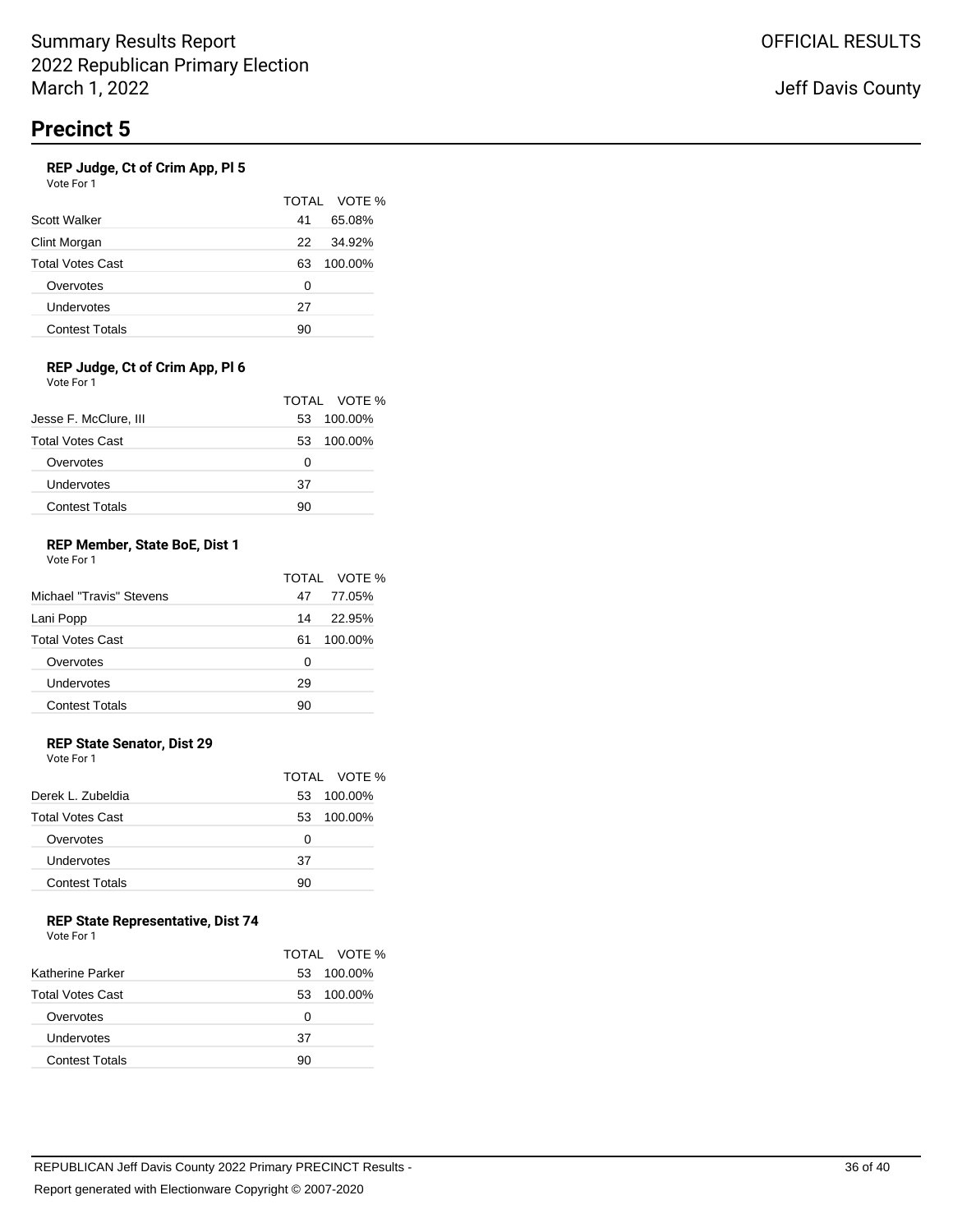## **REP Justice, 8th Ct of App Dist, Pl 2**

| Vote For 1              |               |
|-------------------------|---------------|
|                         | TOTAL VOTE %  |
| Jeff Alley              | 100.00%<br>54 |
| <b>Total Votes Cast</b> | 100.00%<br>54 |
| Overvotes               | Ω             |
| Undervotes              | 36            |
| <b>Contest Totals</b>   | 90            |

### **REP County Judge**

Vote For 1

|                         |    | TOTAL VOTE % |
|-------------------------|----|--------------|
| Graydon Hicks, III      | 28 | 31.82%       |
| Curtis Evans            | 60 | 68.18%       |
| <b>Total Votes Cast</b> | 88 | 100.00%      |
| Overvotes               | 0  |              |
| Undervotes              | 2  |              |
| <b>Contest Totals</b>   | 90 |              |

#### **REP District and County Clerk** Vote For 1

|                         |    | TOTAL VOTE % |
|-------------------------|----|--------------|
| Jennifer Wright         | 70 | 100.00%      |
| <b>Total Votes Cast</b> | 70 | 100.00%      |
| Overvotes               | 0  |              |
| Undervotes              | 20 |              |
| <b>Contest Totals</b>   | 90 |              |

### **REP County Treasurer**

Vote For 1

|                         |    | TOTAL VOTE % |
|-------------------------|----|--------------|
| Dawn Kitts              | 57 | 100.00%      |
| <b>Total Votes Cast</b> | 57 | 100.00%      |
| Overvotes               | 0  |              |
| Undervotes              | 33 |              |
| <b>Contest Totals</b>   | 90 |              |
|                         |    |              |

# **REP County Commissioner Pct 4**

|                         |    | TOTAL VOTE % |
|-------------------------|----|--------------|
| Royce Laskoskie         | 56 | 100.00%      |
| <b>Total Votes Cast</b> | 56 | 100.00%      |
| Overvotes               | Ω  |              |
| Undervotes              | 34 |              |
| <b>Contest Totals</b>   | 90 |              |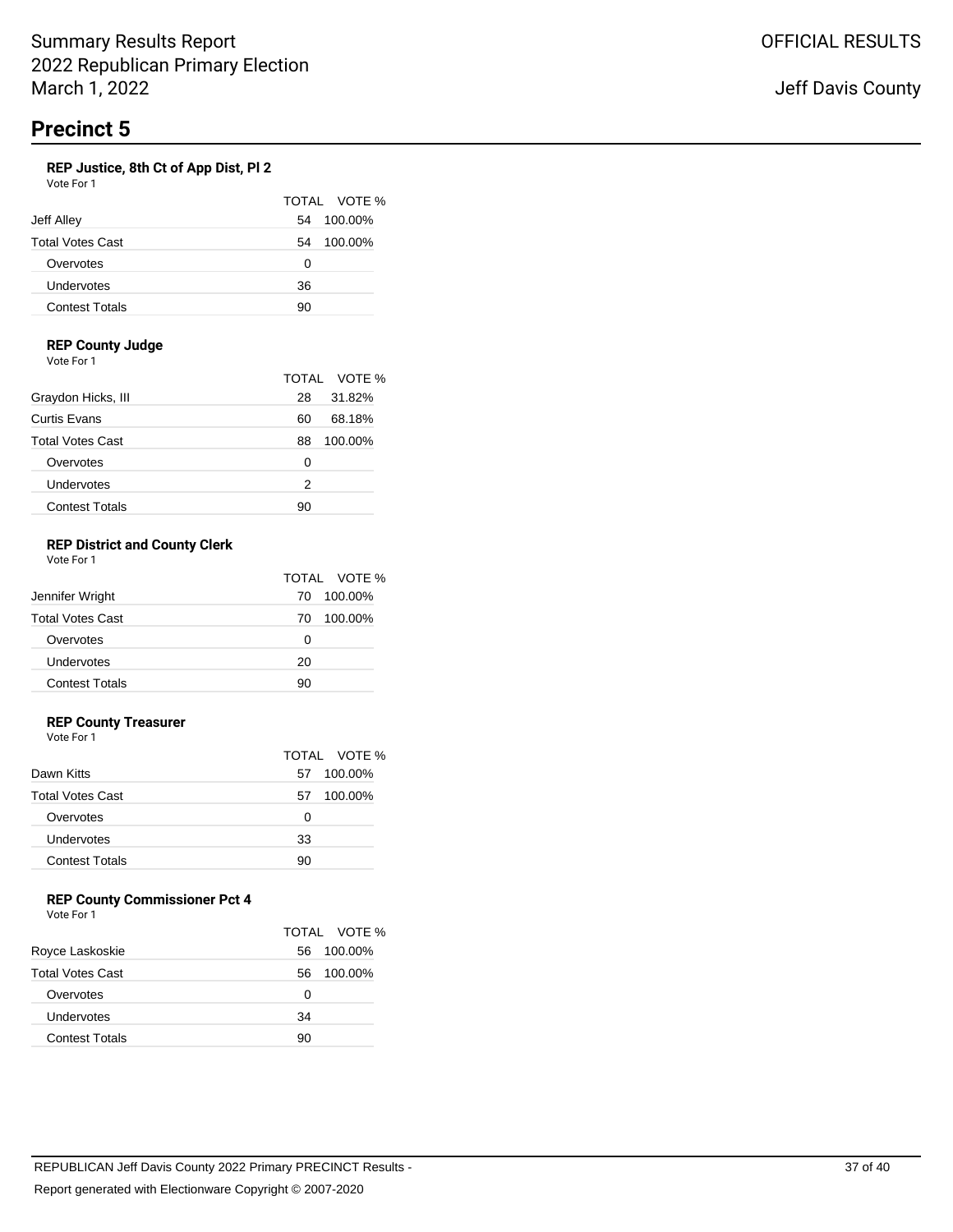#### **REP Justice of the Peace** Vote For 1

|                         |     | TOTAL VOTE % |
|-------------------------|-----|--------------|
| Mary Ann Luedecke       | 73. | 100.00%      |
| <b>Total Votes Cast</b> | 73. | 100.00%      |
| Overvotes               | 0   |              |
| Undervotes              | 17  |              |
| <b>Contest Totals</b>   | 90  |              |

## **REP County Chair**

Vote For 1

|                         |    | TOTAL VOTE % |
|-------------------------|----|--------------|
| Robert W. Gray          | 60 | 100.00%      |
| <b>Total Votes Cast</b> | 60 | 100.00%      |
| Overvotes               | Ω  |              |
| Undervotes              | 30 |              |
| <b>Contest Totals</b>   | 90 |              |

# **REP Proposition 1**

Vote For 1

|                         |    | TOTAL VOTE % |
|-------------------------|----|--------------|
| <b>YES</b>              | 74 | 87.06%       |
| NO.                     | 11 | 12.94%       |
| <b>Total Votes Cast</b> | 85 | 100.00%      |
| Overvotes               | ŋ  |              |
| Undervotes              | 5  |              |
| <b>Contest Totals</b>   | 90 |              |

# **REP Proposition 2**

Vote For 1

|                         |    | TOTAL VOTE % |
|-------------------------|----|--------------|
| <b>YES</b>              | 64 | 76.19%       |
| <b>NO</b>               | 20 | 23.81%       |
| <b>Total Votes Cast</b> | 84 | 100.00%      |
| Overvotes               | 0  |              |
| Undervotes              | 6  |              |
| <b>Contest Totals</b>   | 90 |              |

### **REP Proposition 3**

Vote For 1

|                         |     | TOTAL VOTE % |
|-------------------------|-----|--------------|
| <b>YES</b>              | 72. | 84.71%       |
| NO.                     | 13  | 15.29%       |
| <b>Total Votes Cast</b> | 85  | 100.00%      |
| Overvotes               | 0   |              |
| Undervotes              | 5   |              |
| <b>Contest Totals</b>   | 90  |              |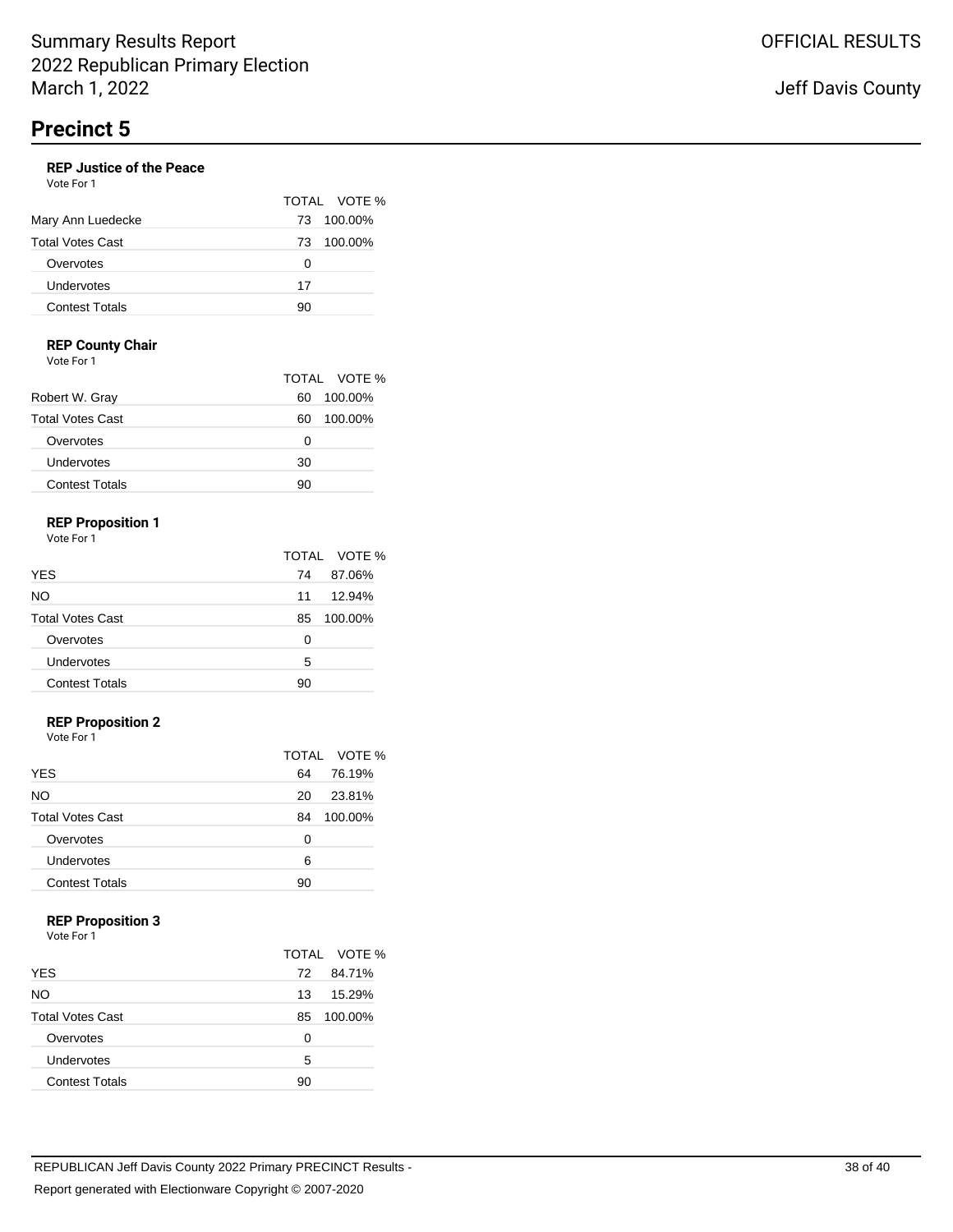# **REP Proposition 4**

| $11 - 110000100117$<br>Vote For 1 |               |
|-----------------------------------|---------------|
|                                   | TOTAL VOTE %  |
| <b>YES</b>                        | 88.24%<br>75  |
| NO                                | 11.76%<br>10  |
| <b>Total Votes Cast</b>           | 100.00%<br>85 |
| Overvotes                         | O             |
| Undervotes                        | 5             |
| <b>Contest Totals</b>             | 90            |

## **REP Proposition 5**

Vote For 1

|                         |    | TOTAL VOTE % |
|-------------------------|----|--------------|
| <b>YES</b>              | 60 | 71.43%       |
| NO.                     | 24 | 28.57%       |
| <b>Total Votes Cast</b> | 84 | 100.00%      |
| Overvotes               | O  |              |
| Undervotes              | 6  |              |
| <b>Contest Totals</b>   | 90 |              |

#### **REP Proposition 6** Vote For 1

| <b>YES</b>              | 62 | TOTAL VOTE %<br>71.26% |
|-------------------------|----|------------------------|
| NO.                     | 25 | 28.74%                 |
| <b>Total Votes Cast</b> | 87 | 100.00%                |
| Overvotes               | 0  |                        |
| Undervotes              | 3  |                        |
| <b>Contest Totals</b>   | 90 |                        |

#### **REP Proposition 7**

Vote For 1

|                         |    | TOTAL VOTE % |
|-------------------------|----|--------------|
| <b>YES</b>              | 74 | 88.10%       |
| <b>NO</b>               | 10 | 11.90%       |
| <b>Total Votes Cast</b> | 84 | 100.00%      |
| Overvotes               | 0  |              |
| Undervotes              | 6  |              |
| <b>Contest Totals</b>   | 90 |              |

### **REP Proposition 8**

Vote For 1

|                         |    | TOTAL VOTE % |
|-------------------------|----|--------------|
| <b>YES</b>              | 74 | 85.06%       |
| NO.                     | 13 | 14.94%       |
| <b>Total Votes Cast</b> | 87 | 100.00%      |
| Overvotes               | 0  |              |
| Undervotes              | 3  |              |
| <b>Contest Totals</b>   | 90 |              |